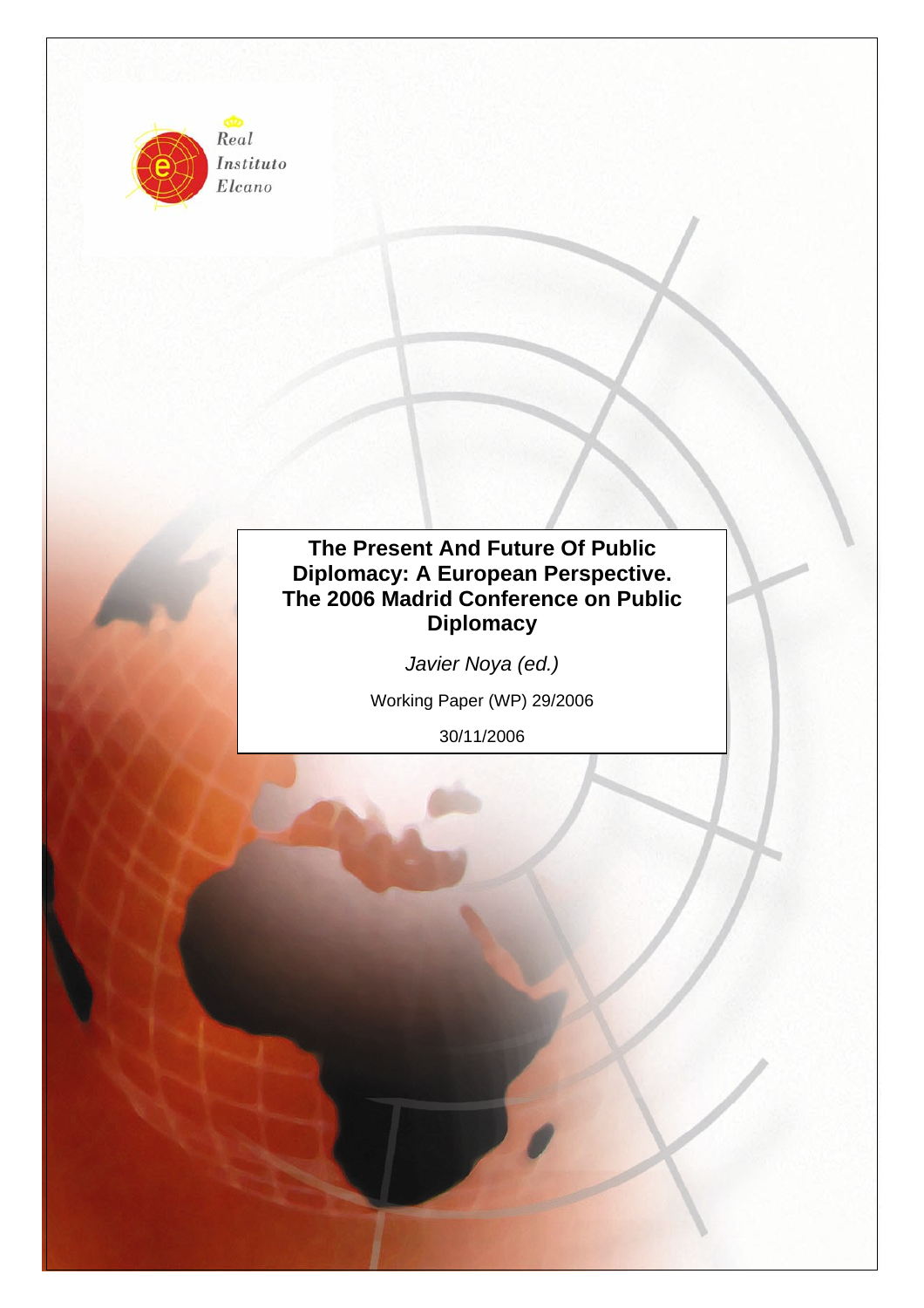

# **The Present And Future Of Public Diplomacy: A European Perspective. The 2006 Madrid Conference on Public Diplomacy**

*Javier Noya* [∗](#page-1-0)

**Summary**: The first Madrid Conference on Public Diplomacy was held on 10 October 2006 at the Spanish Ministry of Foreign Affairs and Cooperation's Diplomatic School. Organised by the Elcano Royal Institute, it aimed to open a debate on the current state of –and prospects for– public diplomacy. Both experts and politicians from the Netherlands, the UK, the US, Germany, the EU and Spain made their contribution through documents compiled in this working paper.

# **CONTENTS**

Introduction 1. Opening Remarks Carmen Calvo, Spanish Minister of Culture

PART I: THE ANALYST'S VISION

2. The Future of Public Diplomacy Philip Fiske de Gouveia, Foreign Policy Centre

3. Public Diplomacy between Theory and Practice Jan Melissen, Netherlands Institute of International Relations (Clingendael)

4. The United States and Europe: Convergence or Divergence in Public Diplomacy Javier Noya, Elcano Royal Institute

PART II: THE PRACTITIONER'S VISION

5. Public Diplomacy in the United Kingdom Ali Fisher, Counterpoint (British Council)

6. German Public Diplomacy Rainer Schlageter, Director of General Communication, Public Diplomacy and the Media, German Ministry of Foreign Affairs

7. EU Public Diplomacy Emma Basker, European Commission

<span id="page-1-0"></span> $\overline{a}$ ∗ *Senior Analyst, Spain's International Image & Public Opinion*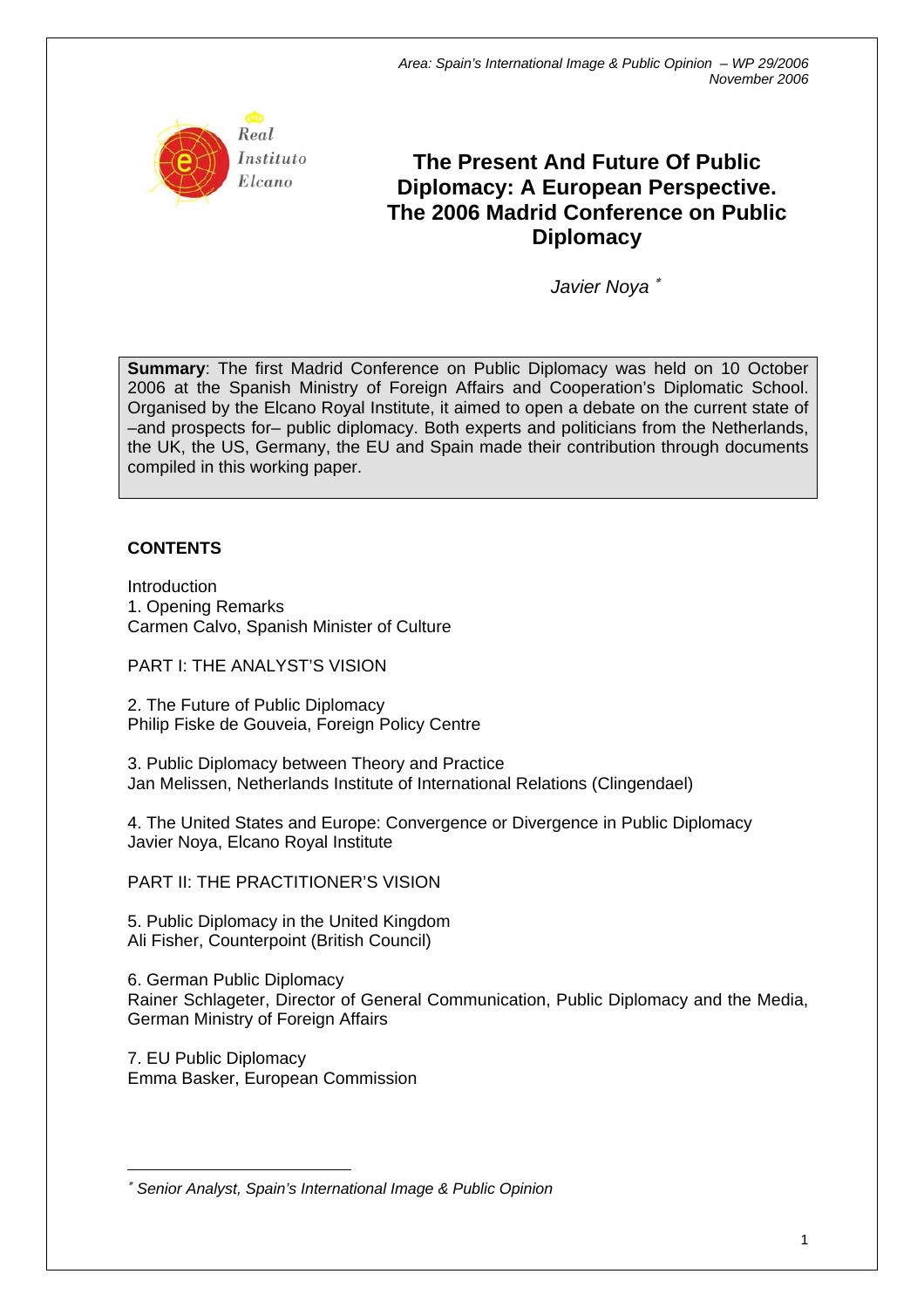## **Introduction**

The first Madrid Conference on Public Diplomacy was held on 10 October 2006 at the Spanish Ministry of Foreign Affairs and Cooperation's Diplomatic School. It was organised by the Elcano Royal Institute for International and Strategic Studies –the leading Spanish think-tank for foreign policy issues– and was opened by the Spanish Minister of Culture, Carmen Calvo.

Elcano's aim was to open a debate on the current state of –and prospects for– public diplomacy. Both experts and politicians from the Netherlands, the UK, the US, Germany, the EU and Spain contributed to the success of the meeting and open dialogue, with subsequent editions expected to be held every year in Madrid.

The Elcano Royal Institute would like to thank the Embassies of Germany, the UK and the US in Madrid, the European Commission and the Diplomatic School for their kind support.

#### *Javier Noya*

*Senior Analyst for Spain's International Image and Public Opinion Elcano Royal Institute (Madrid)*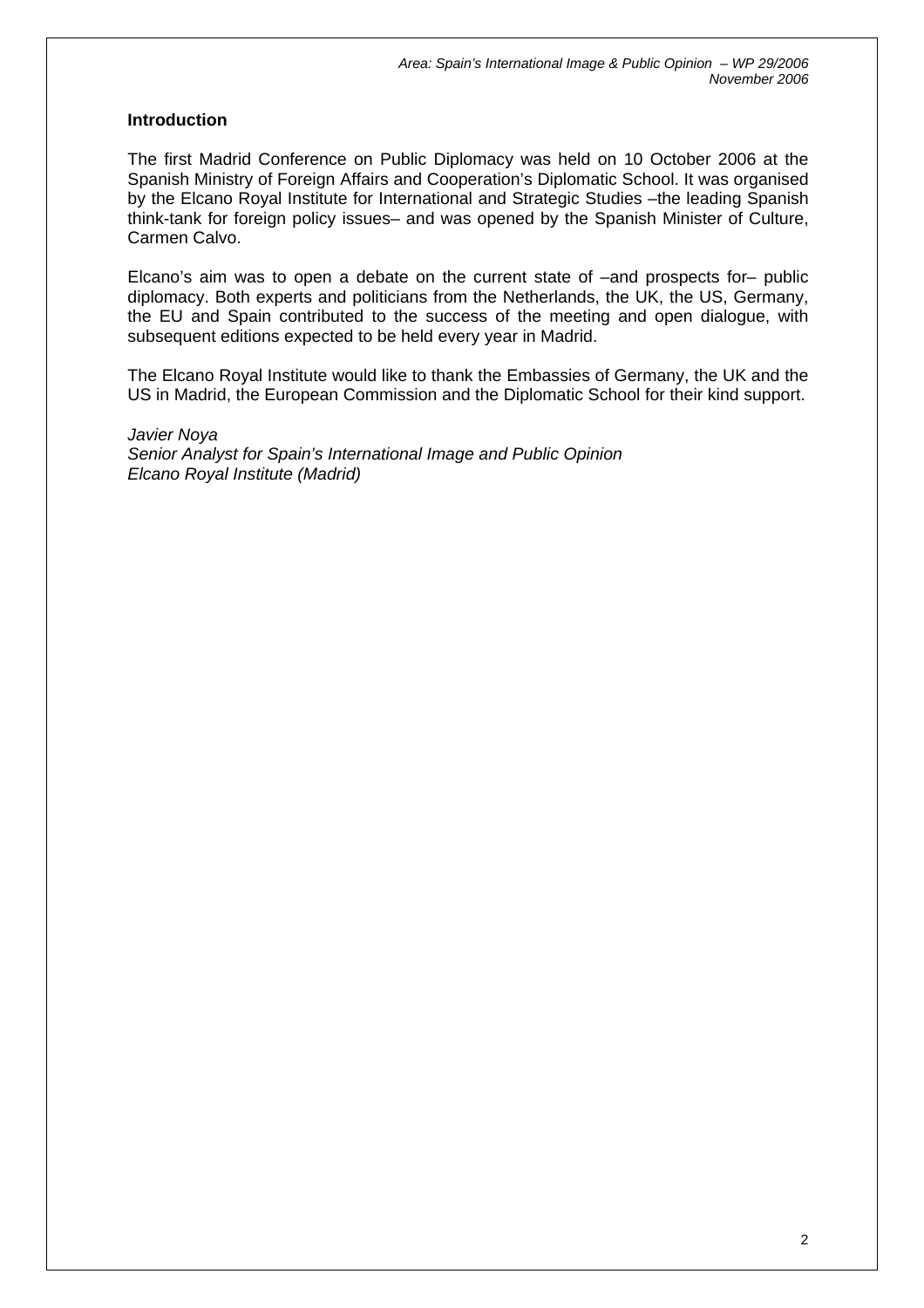## **1. Opening Remarks**

#### *Carmen Calvo Spanish Minister of Culture*

Some years ago, the issue of 'country image' began to take centre-stage in diplomatic and many other circles, among other reasons because we are in an increasingly interconnected world and also, in a way, one that is increasingly homogeneous and globalised, where every country needs to identify itself and offer its own unique and differentiating aspects. A country's international image is now managed in a very different way than before.

In this regard, when considering Spain's 'country image' the discourse tends to range between two quite opposite poles. One is based on the recognition of our inferiority in relation to the leading nations of our time which, inevitably, are ahead of us in this issue as well as in some others. The other position focuses on praising the work carried out since the introduction of democracy in Spain to afford the country a modern and creative image in the rest of the world, but also one replete with tradition and cultural diversity.

Your aim here at this conference is to ascertain whether we are better- or worse-placed now, and to propose new remedies, strategies and tactics. But as Minister of Culture, I would like to take this opportunity to highlight the pivotal role of culture in this issue of our image abroad and on the global political stage, where the dual process of cultural homogenisation and diversification is at the centre of all the major conflicts.

Culture is at the core of all identities, but at the same time planetary culture, the aggregate of all the cultures brought together on Earth, is the indispensable cultural heritage for a global culture of peace and respect among peoples. It therefore seems evident that culture is a vital instrument on the international stage.

The approval last year in Paris by the UNESCO Assembly of the 'Convention on the Protection and Promotion of the Diversity of Cultural Expressions', with only the United States and Israel voting against, is a landmark achievement which must make us think.

As set forth in the Alliance of Civilisations initiative, unveiled by the Secretary General of the United Nations at the proposal of the Prime Minister of Spain, one risk inherent to today's global world is the lack of understanding between different cultures. The way to offset this is to promote dialogue, cooperation and mutual respect between cultures, as an efficient means towards progress and peace among peoples.

But to understand the increasingly important role of culture one must also consider that culture has become an increasingly important factor for the economy and for future development. Fifty years ago, culture was linked to diplomacy as a purely decorative element. Today, culture is a major part of developed economies and the higher their level of development the more important culture is.

In countries such as the United States, the United Kingdom, France, Italy and Spain, cultural tourism, which does not count as culture for economic purposes, is a growing force and 'country image' is largely generated via culture.

Modern-day Spain may be considered to be more or less radical in terms of its advanced legislation concerning social issues, but the international public gets to know it, to appreciate it and to become truly familiar with it via, to give you a significant example, cultural creations such as Almodóvar's films.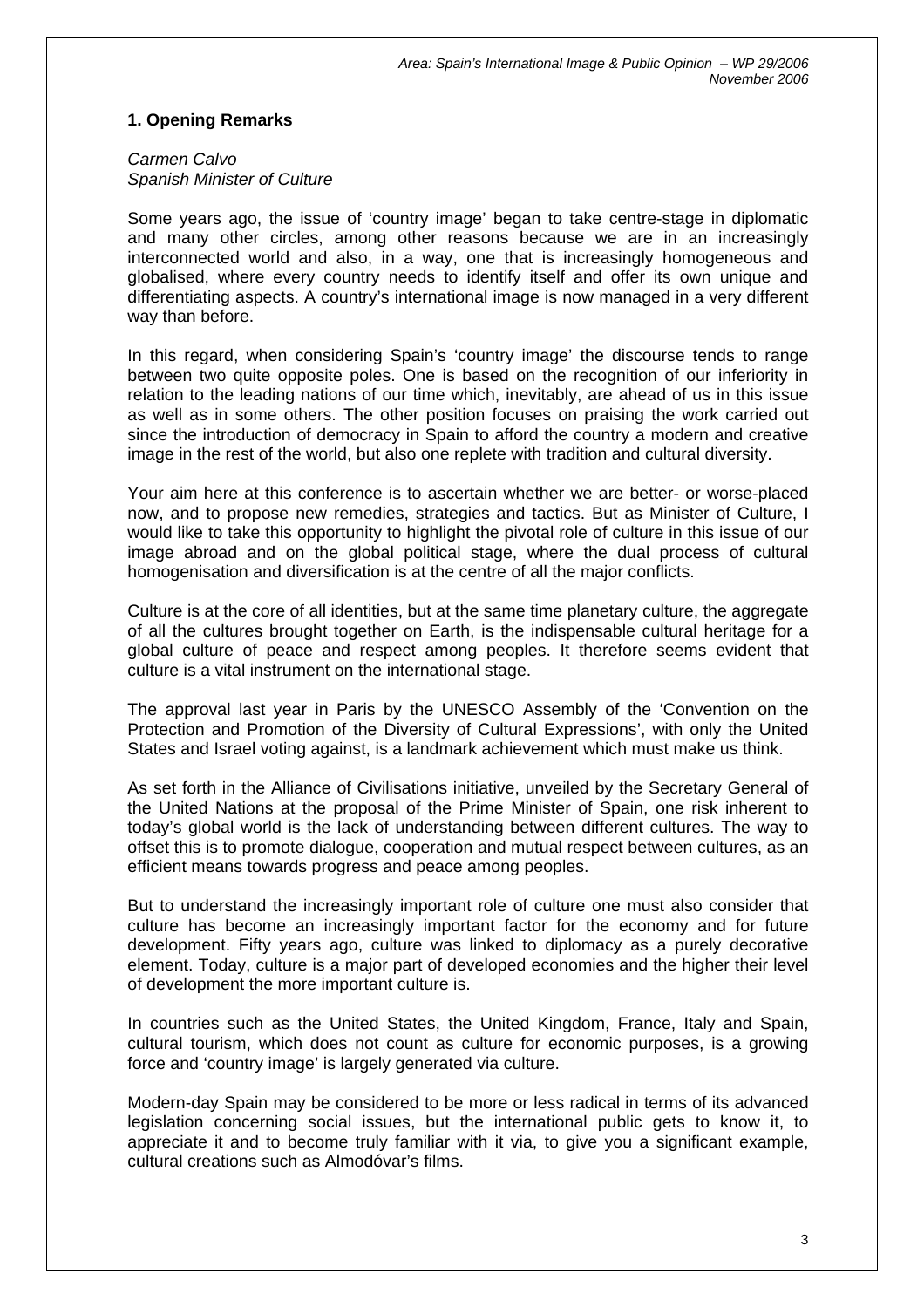Spain is well-known in Germany, in certain spheres, as a country with a capacity for reflection and analysis of contemporary life. The success of philosopher and thinker Javier Marías abroad is probably largely responsible for this recognition.

And we could list many more examples of cultural ground-breakers, or phenomena such as our publishing industry, which is the world's fourth-largest.

All of this leads us to the question of language, the Spanish language, and the capacity of penetration of the *Instituto Cervantes* and its excellent work for Spain's image. The *Instituto Cervantes* is a priority issue for this government and, in particular, for Prime Minister Rodríguez Zapatero, who opened a new institute in Madrid's calle Alcalá, with a 2007 budget that is set to grow by 26%, and which any ambassador for Spain would want for the city where he or she is stationed.

This is because these 'cultural embassies' have shown since 1992 a formidable ability to impregnate the cultural scene of the cities and countries where they work with the language which four hundred million people speak, effectively constituting a cultural block that is comparable to few others in the world.

But in Spain we know just how important culture is in a country's image and in strengthening its identity, because of the huge efforts in the last thirty years to promote Spain's three co-official languages; restoring these languages and bringing their value to the fore has not generated impoverishment and confusion, as many predicted, and indeed some continue to predict.

Galicia, the Basque Country, Catalonia, Valencia and the Balearic Islands are stronger today, and Spain is stronger too with all its languages well cared-for and suitably studied by young people, and valued as a priceless heritage.

Spain's image still has plenty of scope for improvement and part of this work will be up to Spanish culture, which must make further headway in its process of internationalisation and in its own quality controls, so as to offer the world well-founded reason and emotions. But we must remain resolute in this endeavour.

Spain has rebuilt itself and its relationship with Latin America and Europe in the last twenty years. And it now faces challenges in the southern Mediterranean, particularly in Morocco and Algeria, which we must rise to.

In the last few years we have implemented the Asia Plan and this year we have launched the Africa Plan.

In Asia, we have plans to travel to China next year, and it is also worth recalling that this year we have an exhibition from the Prado Museum in Japan for six months, paid for entirely by the Japanese, and that next year South Korea will be the guest country at the art exhibition Arco, where President Roh is scheduled to attend the opening ceremony, linking up with his State visit. Our relationship with Asia is making steady progress.

Africa, Sub-Saharan Africa, is the new frontier and culture will be present there too. Spain is a cultural power in the world and the construction of its cultural image must play a decisive role.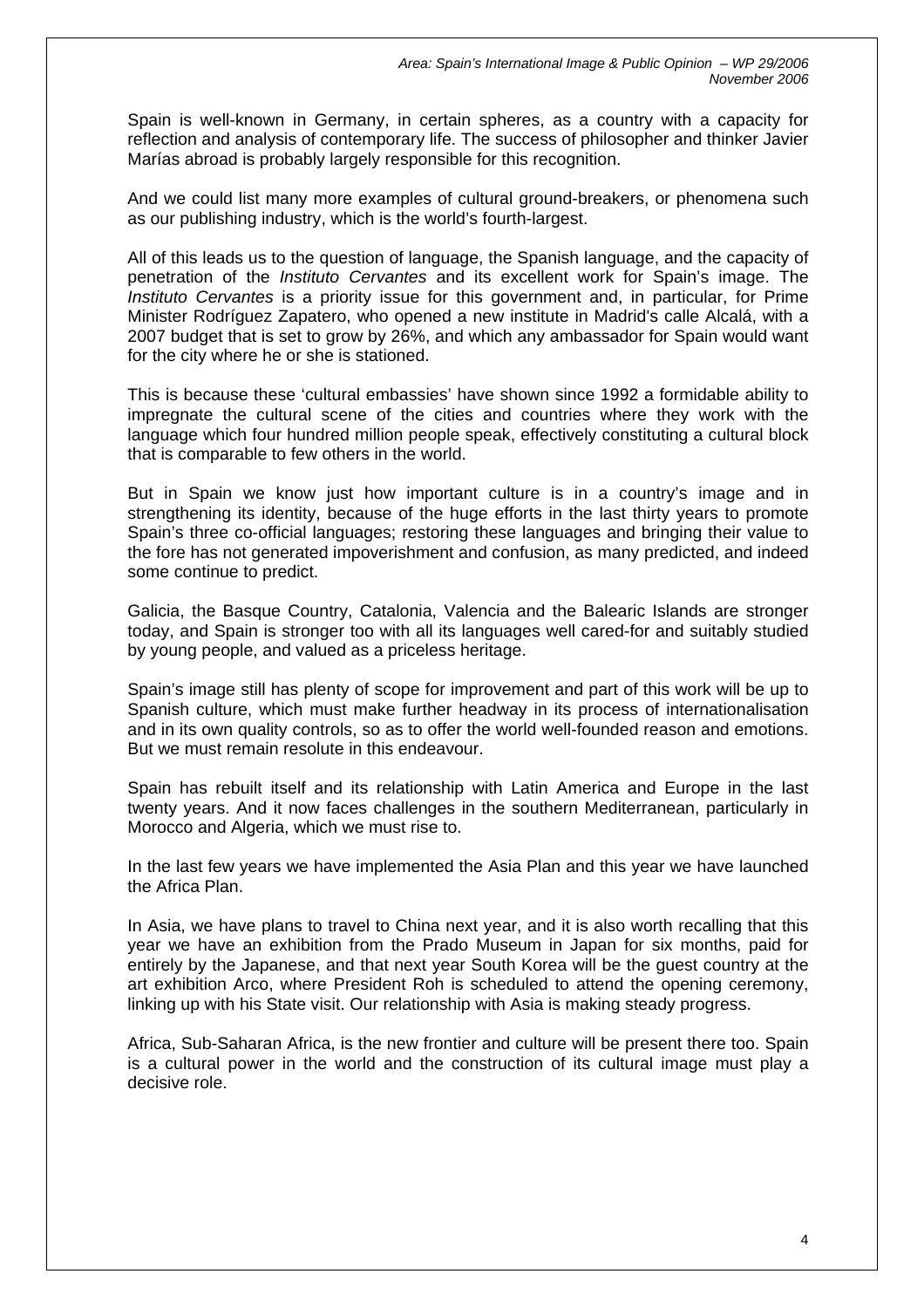## **PART I: THE ANALYST'S VISION**

#### **2. The Future of Public Diplomacy**

#### *Philip Fiske de Gouveia Foreign Policy Centre*

It may seem eccentric to speculate about the future of Public Diplomacy at a time when analysts and policymakers are still progressing towards an understanding of its present, but like all policy fields, Public Diplomacy is evolving fast. Developing political climates and technological environments, for example, mean that the real and virtual landscapes in which public diplomacy practitioners operate, and the tools available to them, are changing. This short paper aims to identify some of the different changes policymakers can expect in the next decade or so –and by way of doing so makes eight explicit predictions about the nature of those changes–.

Although much communications and public diplomacy work being done today relates to the so-called 'Global War on Terrorism' or 'Long War', it is worth reminding ourselves that there is at least as much if not more public diplomacy work being done globally which is unrelated to the 'War'. Indeed in some ways this is the more important work because it seeks to head-off problems before they flare up. Had the US spent the 1990s trying to engage honestly and constructively with the Islamic World would there still have been a 9/11? Almost certainly - but the environment in which the US would now be seeking to prosecute the 'War on Terrorism' would probably have been more sympathetic. Good public diplomacy is done before its needed not afterwards. At the same time, it is important to remember that public diplomacy is not simply about managing conflict. Public diplomacy, in the broadest sense, has a key role to play meeting some of the grand geopolitical challenges of our day: the rise of China, a resurgent Latin America, climate change, the threat of global disease pandemics, international migration, among many others.

The term 'Public Diplomacy', refers, in its simplest form, to the many and varied activities conducted by governments to engage and communicate with foreign publics. The purpose of this, ideally two-way, engagement is generally to influence attitudes towards that government's country so as to encourage tourism and inward investment, and to facilitate, for example, closer political ties or alliances. In the case of the UK government, which applies the term broadly, public diplomacy is understood to include crisis and news management, ministerial visits abroad, Foreign Office information services, travelling cultural and arts exhibitions, British Council language teaching, BBC World Service broadcasts and so on. The UK's public diplomacy is conducted by an enormous range of agencies and individuals from UK Embassy press and public affairs officers to British Council English language teachers, from BBC World Service news presenters to the Foreign Office's I-UK web designers. Public diplomacy is also conducted indirectly by NGOs and development agencies including the UK's Department for International Development, by British businesses operating abroad, and increasingly by UK-diasporic networks. UK public diplomacy strategy is still evolving. The UK Foreign Office has a public diplomacy staff of 70, a streamlined Public Diplomacy Strategy Board, and a new Partners advisory group. UK public diplomacy strategy is now explicitly linked to achieving the government's international strategic priorities including tackling climate change and defeating global terrorism. The BBC World Service, a senior stakeholder in UK public diplomacy, has announced the creation of a new Arabic-language television channel and the UK government is already planning ahead for the London Olympics in 2012, itself an important public diplomacy opportunity. The UK takes these issues seriously although, as everywhere, resource limitations mean the government cannot do everything it, or its staff, would like to do.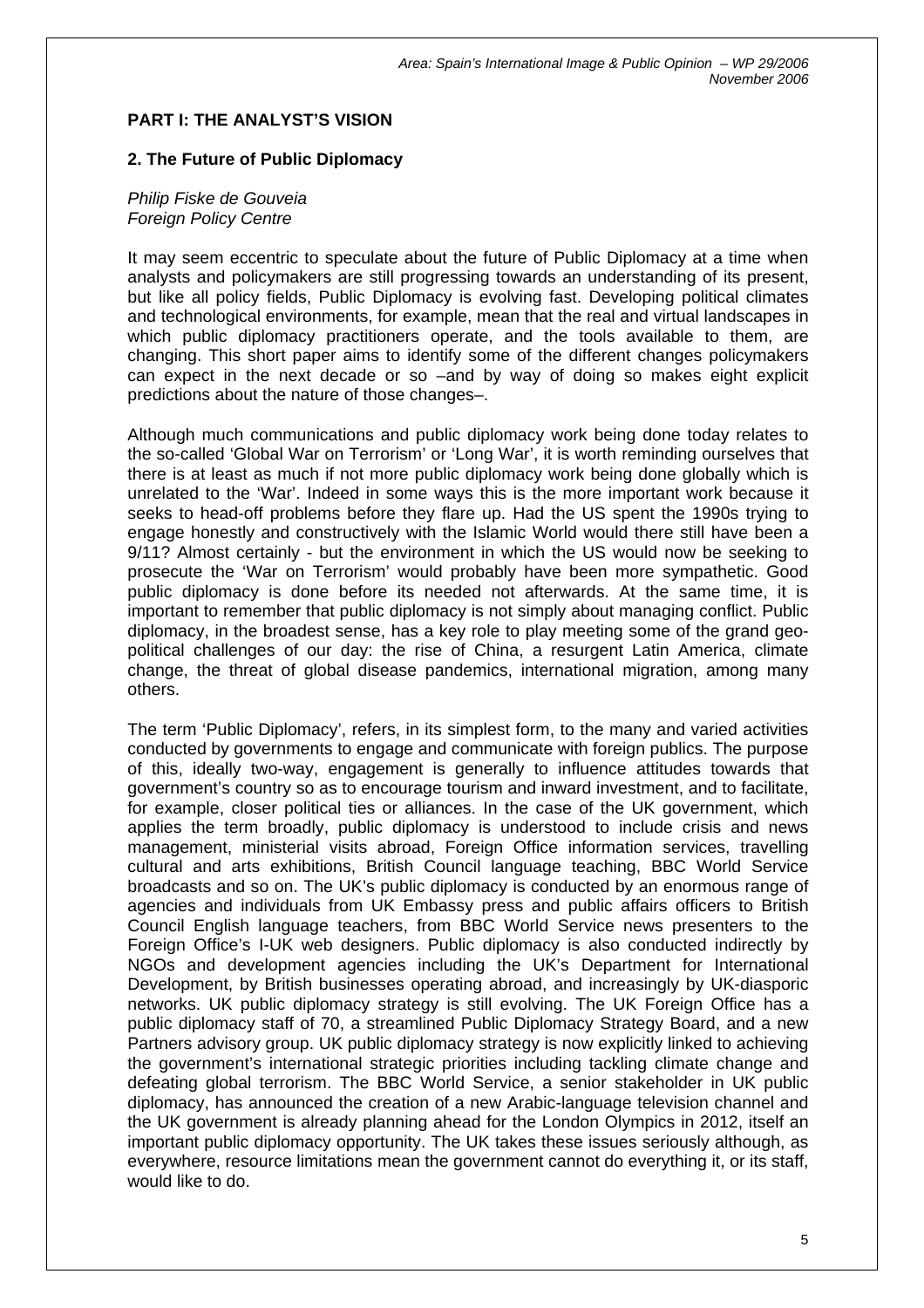Policymakers are, of course, acutely aware of the significance of international communications in the current global geo-political climate and aware, for example, of the fact that as part of the so-called 'War on Terrorism' both sides have sought to employ and manipulate the 'global information environment'. In many ways 9/11 itself was an attack whose chief strategic impact was as a shock to the American collective psyche - a shock, in fact, delivered by and through the American media. The architects of the attack were sensitive to the value of such 'propaganda of the deed'. Since 2001, the US government, for its part, has sought to use strategic communications, and public diplomacy, to influence global 'hearts and minds' –witness the creation of Radio Sawa and Radio Farda among many, many other initiatives–.

In this context Public Diplomacy has enjoyed something of a renaissance. The assumption that public diplomacy was a relic of the Cold War era –an assumption best demonstrated by the late-1990s folding of the United States Information Agency into the State Department– now looks naïve. The US State Department is still the senior stakeholder in US public diplomacy policy but in Karen Hughes it now has a specific Under-Secretary for Public Diplomacy –and all US State Department regional departments have a dedicated Deputy Assistant Secretary for Public Diplomacy–. Other governments are thinking along similar lines. Despite the fact that available literature and journalism sometimes give the impression that the US, and several of the major EU states including the UK, are the only countries engaged in public diplomacy initiatives, almost everyone is. For example, countries like Botswana, Bahrain and Uganda have so-called 'nation-branding' initiatives, the Indonesian Ministry of Foreign Affairs has a Public Diplomacy department, Turkey has been looking to raise US\$25 million from Turkish businesses to support a charm offensive in Europe in advance of EU Accession, and China is establishing dozens of Cultural relations Institutes in major cities all over the world. In a way, those of us working in this field are witnessing what we might call the globalisation of Public Diplomacy. Today, it seems everyone wants to develop and exercise their 'soft power'. This is a trend that can only intensify. In a globalised world, international communications, and their impact on attitudes and behaviour, have profound economic and political implications. States realise this and are acting accordingly. Policymakers are going to see countries, including those in the Developing World, as well as supra-national organisations like the European Union, taking strategic communications and public diplomacy more and more seriously. That is this paper's first prediction about the future of public diplomacy.

The problem is this: if states ramp up their public diplomacy efforts in order to try and capture a share of foreign publics' goodwill, they will increasingly compete for what is essentially a finite resource. People cannot go on holiday everywhere, they cannot invest everywhere and they are not inclined to see all other countries as equally benign and friendly. Practitioners in the Information Operations world are well-acquainted with the notion of aggressively targeting the morale or attitudes of a foreign country or soldiers but public diplomacy practitioners still tend to design their strategies in isolation from those of others; public diplomacy is still generally about showing the world what you have to offer, and ignoring everyone else. This is partly because of the perceived benign and altruistic nature of cultural relations, which is still a key component of most nations' public diplomacy but it may well change. If countries are increasingly competing for tourism, trade and goodwill it seems likely they begin to engage in what we might call negative or aggressive public diplomacy. We see this in the political arena, for example, in rather conventional US efforts to discredit the Ahmadinejad regime in Tehran –and aggressive rhetoric or spin has long been a feature of traditional diplomacy and the preamble to war–. But how long before we see countries seeking to discredit each others' attempts to win trade and investment? Aggressive, more competitive public diplomacy is certainly not something to celebrate but it may well be something those working in this field have to learn to live with. That is this paper's second prediction.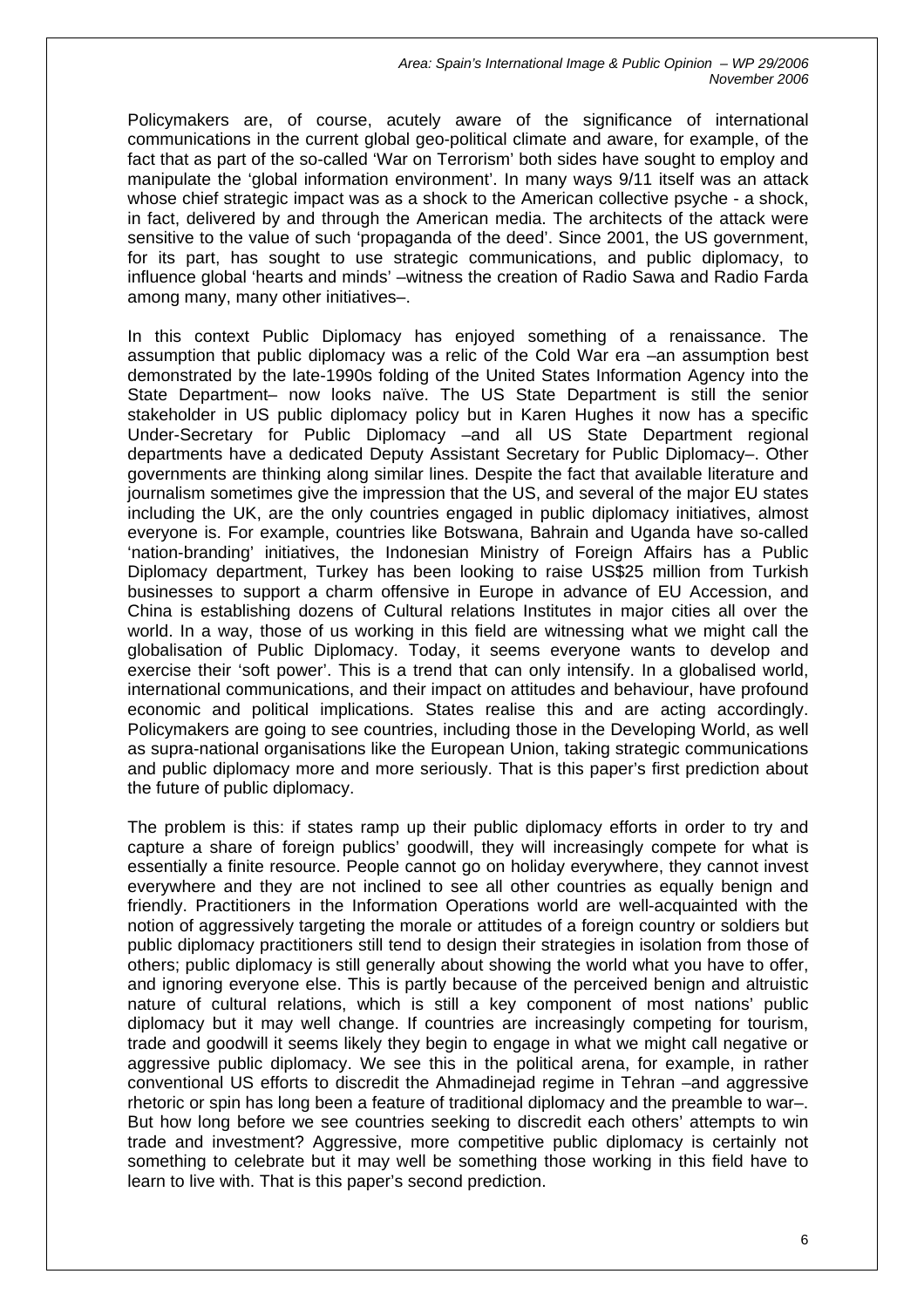At the same time as states increasingly compete in the public diplomacy and strategic communications arena, they will also increasingly co-operate. In an organisation like NATO the notion of countries working together for mutual benefit is, of course, widely accepted but the concept of national co-operation in conventional public diplomacy is still a novel one. The European Union, for example, has the makings of a co-operative public diplomacy superpower; the combined 'soft power' might of the 25 member states and the Commission is formidable. The EU also has the important advantage of being perceived as a largely benign, if indistinct, force in the world. No degree of public diplomacy skill or effort can compensate for actions which antagonise third-country publics as the US government is learning to its cost. When it comes to the perceptions of people around the world, actions speak louder than words. To date the EU's actions –the pursuit of multilateralism, the establishment of the International Criminal Court, the championing of the rule of law and human rights in its neighbourhood– have been of great benefit to its reputation globally. At the same time the EU is already, in some cases inadvertently, conducting public diplomacy through initiatives like the Euro-Mediterranean Partnership, the Intercultural Dialogue programme, and, of course, the work done by the representations and delegations. This kind of 'co-operative public diplomacy' –coordinated and conducted by the likes of the European Union, the African Union, or ASEAN– will grow because it will work and it will save money. It is true that rather like having their own armies states will always want to maintain a public diplomacy capability, but in those parts of the world where national interests overlap there is no reason why state public diplomacy organisations should not work more closely together. Historically, there have been practical obstacles to closer co-operation between national public diplomacy agencies –but those obstacles are beginning to disappear–. It does not make sense for the BBC, Deutsche-Welle, Radio France International and Radio Netherlands all to broadcast to Burma or North Korea, when often their motives for doing so are the same. That is this paper's third prediction.

Another key issue is that of the evolving global media landscape. Much has been made of the political impact of al-Jazeera, and much has been unfairly said, for example, about the Arabic satellite Channel's role as a mouthpiece for terrorism. The fact is that al-Jazeera is emblematic of a hugely important phenomenon: the rise of developing world media. Communications and media are no longer dominated by the West in the way they were 10 or 15 years ago –and that is not just the case in the Arab world–. Last year the Foreign Policy Centre published a report arguing in favour of the establishment of a pan-African TV channel, 'an African al-Jazeera', as a further step towards democratisation and economic development on the continent. There is also talk of embryonic initiatives to establish regional African TV channels in English and French, an independent Swahililanguage service, a Somali service, and a North African service. In the late 1970s and early 1980s sociologists talked about the coming of a New World Information Order in which the Rich North would no longer dominate the poor South in media and communications terms: the end of so-called Cultural and Media Imperialism. It is happening today. We are seeing, for example, entrepreneurs all round the world launching functioning, good-quality, local television channels on shoestring budgets. Cities in the developing world can afford to have their own dedicated TV news channel. This trend is going to continue to influence and reshape the landscape in which Public Diplomacy is conducted. That is this paper's fourth prediction.

This paper has already acknowledged that diasporic networks have an important role to play in conducting public diplomacy. In the case of the UK this is best demonstrated by the regular delegations of UK-Muslims touring the Islamic world –lecturing, debating, engaging with the media– with the purpose of educating people about the diversity of UK society, and particularly, for example, the freedom to worship. Just as governments are starting to leverage their diasporic communities in the service of national public diplomacy strategies, so they are increasingly having to conduct public diplomacy at home. Foreign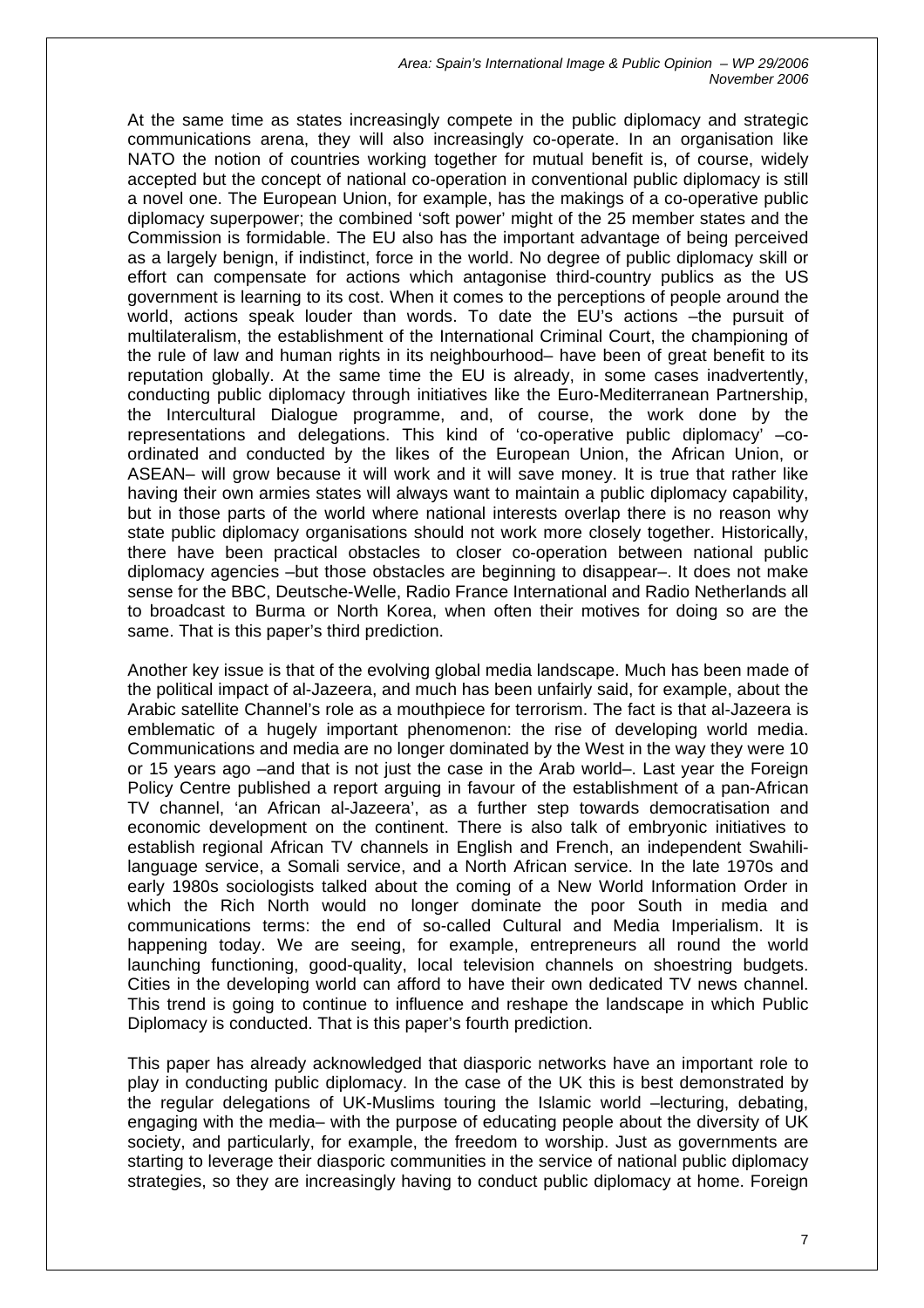policy is no longer something which needs only to be conducted abroad, often the abroad itself is at home. This is something that both the UK and Dutch governments have adjusted to in the last few years as a consequence of the July 2005 bombings in London, and the murder of Pym Fortuyn and Theo Van Gogh in Amsterdam. Following the London bombings, specialised working groups on Preventing Extremism were assembled to respond to the new internal threat. Their work certainly hasn't been perfect or free of controversy but it is emblematic of an inevitable trend in public diplomacy. The UK Foreign Office is now looking, for example, at specific means of engaging better with marginalised UK-based African communities –and it makes absolute sense to do so–. The Foreign Policy Centre recently prepared a series of reports in which we argued that the Foreign Office should organise community liaison committees, establish Somali and Amharic language information websites, create community higher-education scholarships, make BBC language services available on FM broadcasts in the UK, and so on. In a globalised world where more and more of us are migrating to live in each other's countries, it makes sense for foreign ministries to seek to engage not just with foreign publics abroad but foreign publics at home. It is a complicated task –hindered in the UK's case by migrants' often unpleasant experiences at the hands of the immigration process– but still a task governments must tackle. There are political and legal complications here – specifically the Smith-Mundt Act in the USA which prevents the US government engaging in propaganda activities on domestic soil– but effective and appropriate public diplomacy at home, particularly in the context of very real internal threats, is something policymakers must take seriously. That is this paper's fifth prediction.

It has already been noted that countries quite new to public diplomacy are vigorously grasping the nettle –and developing strategies and initiatives of their own–. China particularly is throwing a lot of resources at public diplomacy not just through its still rather poor international broadcasting services or its new network of Confucius Institutes but through its willingness to do business in places like Sub-Saharan Africa where others are not. In this context, one wonders whether China may one day achieve the global cultural appeal previously enjoyed by the United States; the 2008 Beijing Olympics look to be an opportunity for China to forge a new image for itself in the world's eyes. Other smaller, developing countries are also creating their own public diplomacy capabilities. The interesting thing is that while for established public diplomacy actors like the US, the UK and France, mainstream public diplomacy remains a largely public-sector activity run by government-funded agencies like the British Council, many smaller countries have begun employing international public relations companies and branding consultants to design and do their public diplomacy for them. Public affairs companies have understandably identified states' new taste for public diplomacy as a significant commercial opportunity and have moved in hard and fast. The consequence, in part, has been the stealthy privatisation of some elements of public diplomacy. This trend looks set to continue, to the extent that even established players like the UK and US are increasingly turning to the private sector for help. Witness the US Government's continuing enthusiasm for consultants like the Rendon Group and Lincoln Group. For better or worse, public diplomacy is becoming big business –and it is going to continue–. That is this paper's sixth prediction.

Another key issue is that of public diplomacy measurement and evaluation. To date even sophisticated public diplomacy actors like the UK have relied on rather crude methods to keep track of what they are doing and how they are doing it. Strategies have tended to involve occasional surveys and focus groups which by their very nature are inadequate. Debates persist over the value of monitoring attitudinal change versus behavioural change. The fact is that effective public diplomacy monitoring and measurement indeed remains something of a 'holy grail'. The Foreign Policy Centre's view is that new technologies offer exciting opportunities in this field –particularly the mining of opensource Internet material for opinion–. If one accepts that the Internet represents a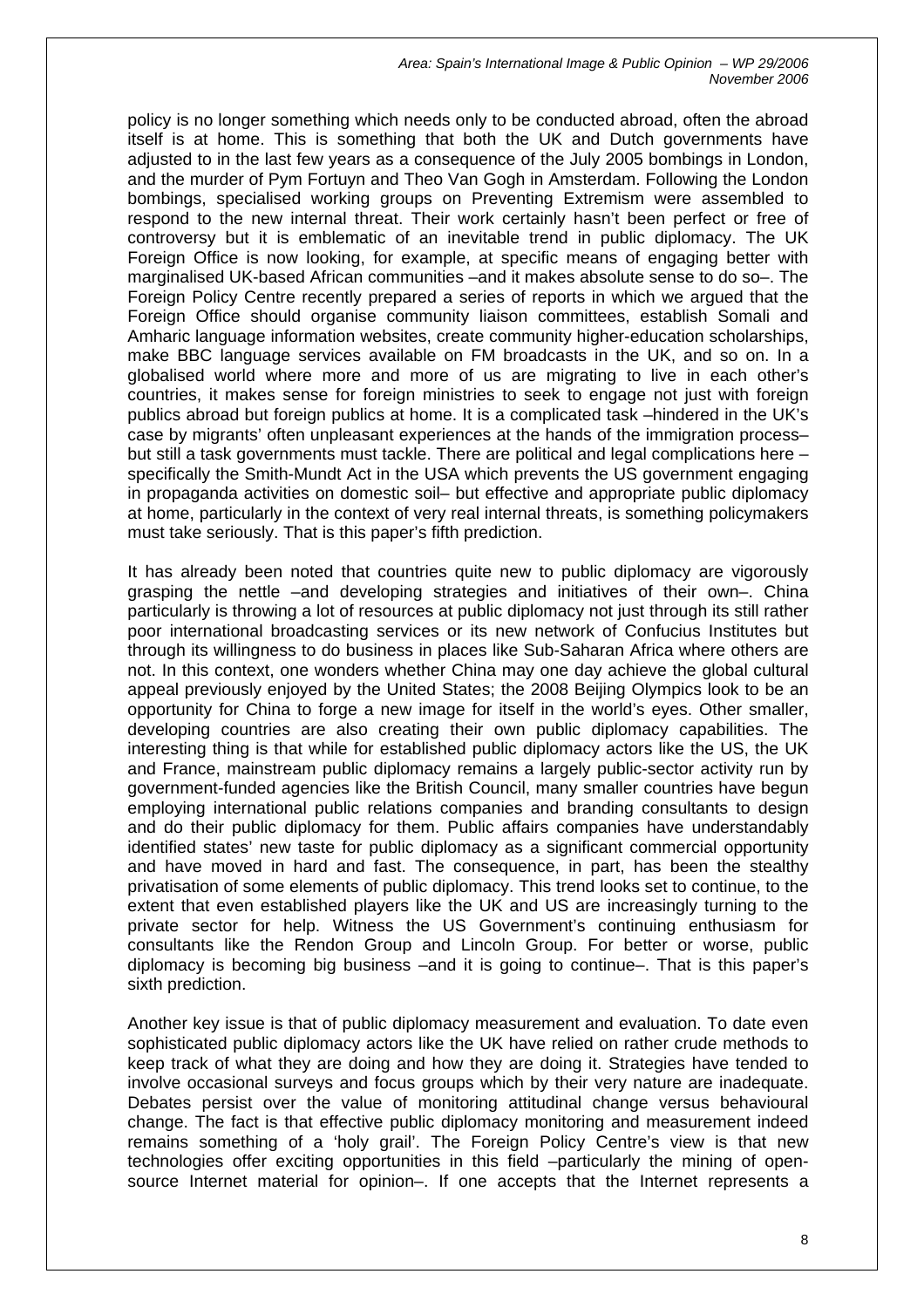constantly updated reservoir of the Zeitgeist –the changing opinions of hundreds of millions of people expressed on weblogs, message boards and chatrooms– then if only analysts could access that opinion efficiently they ought to be able to keep track of national reputation, among other things, on a daily not yearly basis. As it happens, with the right software application and research support it is possible to do exactly that. New technology gives strategic communications and public diplomacy practitioners the ability to monitor attitudes in a particular country in a particular language towards a specific public diplomacy or communications initiative. This is an inevitable trend. Technology has shaped this entire field –and the development of technology will inevitably continue to shape its evolution–. That is this paper's seventh prediction.

This paper earlier warned against Western public diplomacy and communications practitioners getting 'tunnel vision' about the conflict with Islamic extremism. China is obviously a key target for constructive Western public diplomacy and the West a key target for increasing Chinese public diplomacy efforts. But there is also huge potential to expand the use of communications to better manage some of the great non-political challenges that governments are now facing together. One fascinating example is migration. The increasing movement of people for political or economic motives is one of the great phenomena of our time. The UNHCR recently commissioned a survey of the North-African media environment in preparation for a possible trans-national communications campaign which will educate potential migrants about what they can expect in any European destination country. This paper does not advocate the use of communications to deter or scare migrants –but it is in everyone's interests for Moroccans risking their lives to cross the Mediterranean Sea in flimsy boats to know why they're doing it–. How might the same thinking be applied to climate change and global warming? To the threat of bird flu? Public diplomacy and strategic communications have an important and, as yet, unexplored future as tools for facing some of the non-political challenges we all face. That is this paper's eighth and final prediction.

And so to recap: we can expect a near-future in which more and more countries are doing public diplomacy, where public diplomacy is increasingly aggressive and competitive, and where, at the same time, it is often more co-operative. We shall see an increasingly complex and frantic global media landscape no longer dominated by the West, where public diplomacy is conducted at home as well as abroad, where public diplomacy is often managed on behalf of governments by private corporations and consultants, where technology is increasingly influential in the conduct and, particularly measurement and evaluation, of public diplomacy, and where strategic communications are used cooperatively to manage the global challenges of our time. Adapting to this evolving public diplomacy landscape is not going to be easy for policymakers but it is a landscape they must learn to appreciate and understand, particularly if governments are to successfully manage the shifting geo-political challenges of our time.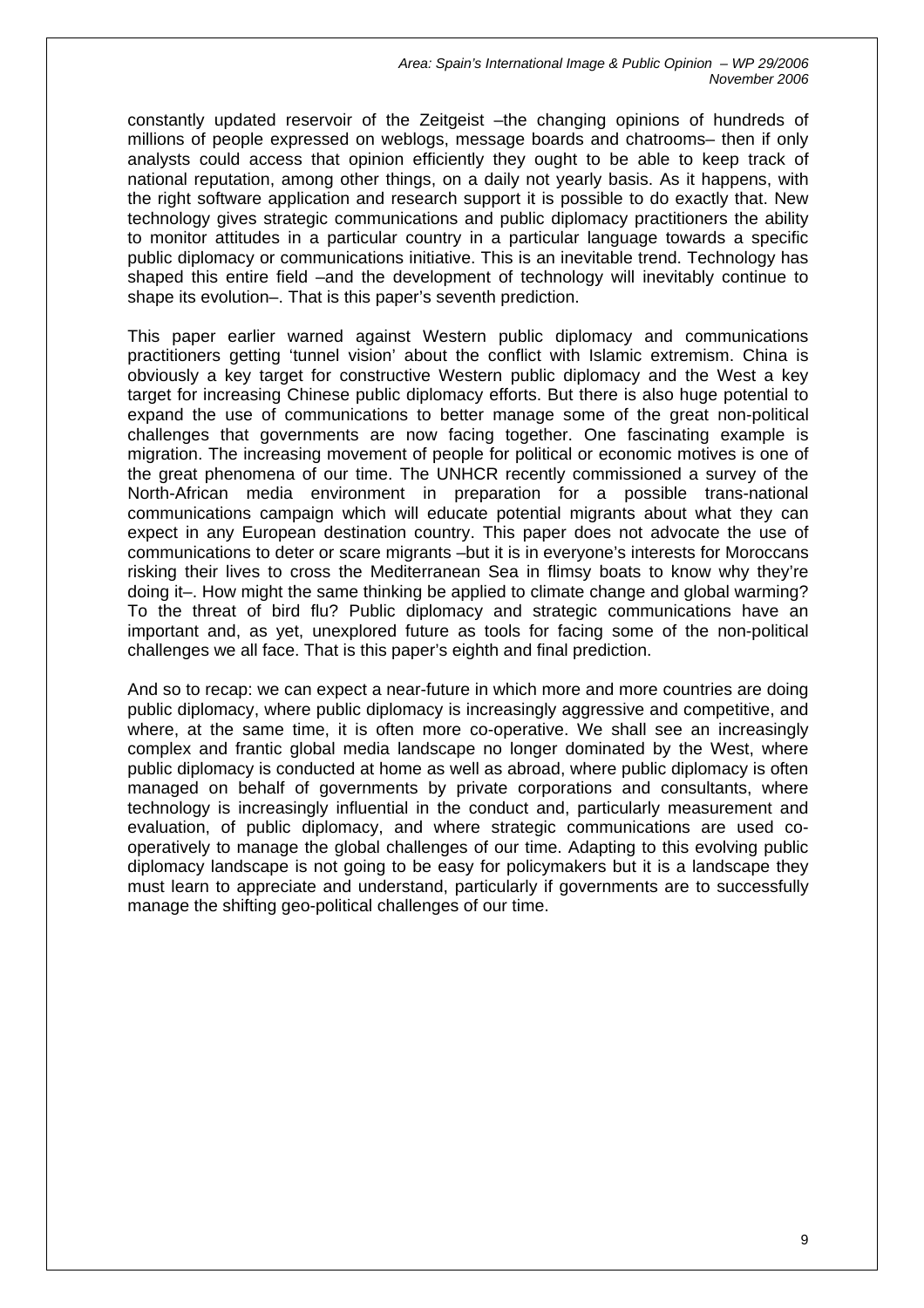## **3. Public Diplomacy Between Theory and Practice**

## *Jan Melissen Netherlands Institute of International Relations (Clingendael)*

Public diplomacy is beyond any doubt one of the hottest topics under discussion in the world's diplomatic services. Ministries of foreign affairs (MFA's) in all corners of the world pay more and more attention to their countries' reputation overseas, from Chile to Japan and from Canada to Indonesia. The discourse about 'PD' extends much beyond the world of diplomacy: not only diplomats but also academics, university students in international relations and even those who are targeted by the public diplomacy of states take an interest in this subject matter. That is excellent news. Most people do not care very much about diplomatic practice in general, but many seem to be intrigued by this 'new' phenomenon: public diplomacy.

Speaking in Spain about public diplomacy is a little daunting. As one leading expert on nation branding put it: 'Spain is among the best examples of modern, successful nation branding, because it keeps building on what truly exists'. This observation is indeed the first lesson of both nation branding and public diplomacy. The positive effects of a country's external reputation management will only last if they are based on reality, and overseas perceptions are not easily managed. Not only are foreign publics pretty elusive target groups for public diplomats, they are also the first to benefit from the democratisation of information. Ordinary people have access to multiple sources of information, they can see for themselves and influencing their views has become much more difficult after the latest revolution in communications technology.

Compared to many other countries Spain can also convene an international conference like this one with a great deal of confidence. Spain has a lot less to worry about foreign perceptions than a whole lot of other countries in Europe and beyond. Many countries in Central and Eastern Europe are for instance facing more adverse reports in the international press than they can handle, the United States appears to be hitting an alltime low in foreign polls, and my home country is nowadays not just associated with openness and innovation, but also with Euro-scepticism and intolerance towards Dutch nationals of foreign descent. In comparison, Spain's public diplomacy has really minor headaches to deal with. This perhaps helps explaining why Spain's public diplomacy has mainly focused on the country's main cultural and other assets, rather than focusing on societal debates and issues that may be misunderstood or misinterpreted abroad. In any case, the present state of affairs is for Spain an excellent starting point for a public diplomacy strategy. Spain has a strong brand, delivered by the people of Spain. Nevertheless, there are of course challenges. Why, after all, would we be here at this conference to discuss recent developments in public diplomacy as well as 'PD' in the specific context of Spain's external relations?

One challenge for Spain, in fact for all countries in the current global conversation about public diplomacy, is to go beyond paying lip-service to *diplomacia pública* and develop a coherent public diplomacy strategy with other stakeholders in government and society. It involves truly integrating public diplomacy into the practice of diplomacy. It means making Spanish embassies realise that the dialogue with non-official groups and individuals, in the countries where they are based, is an important task and in some cases perhaps even their principal task.

Of special significance for countries that have a federal structure, like Spain, is the point that a nation's public diplomacy is two-faced: facing inwards and outwards at the same time. In other words, public diplomacy serves as a window into a society and as a window out. The sense of national identity of citizens, and also how they feel about their country,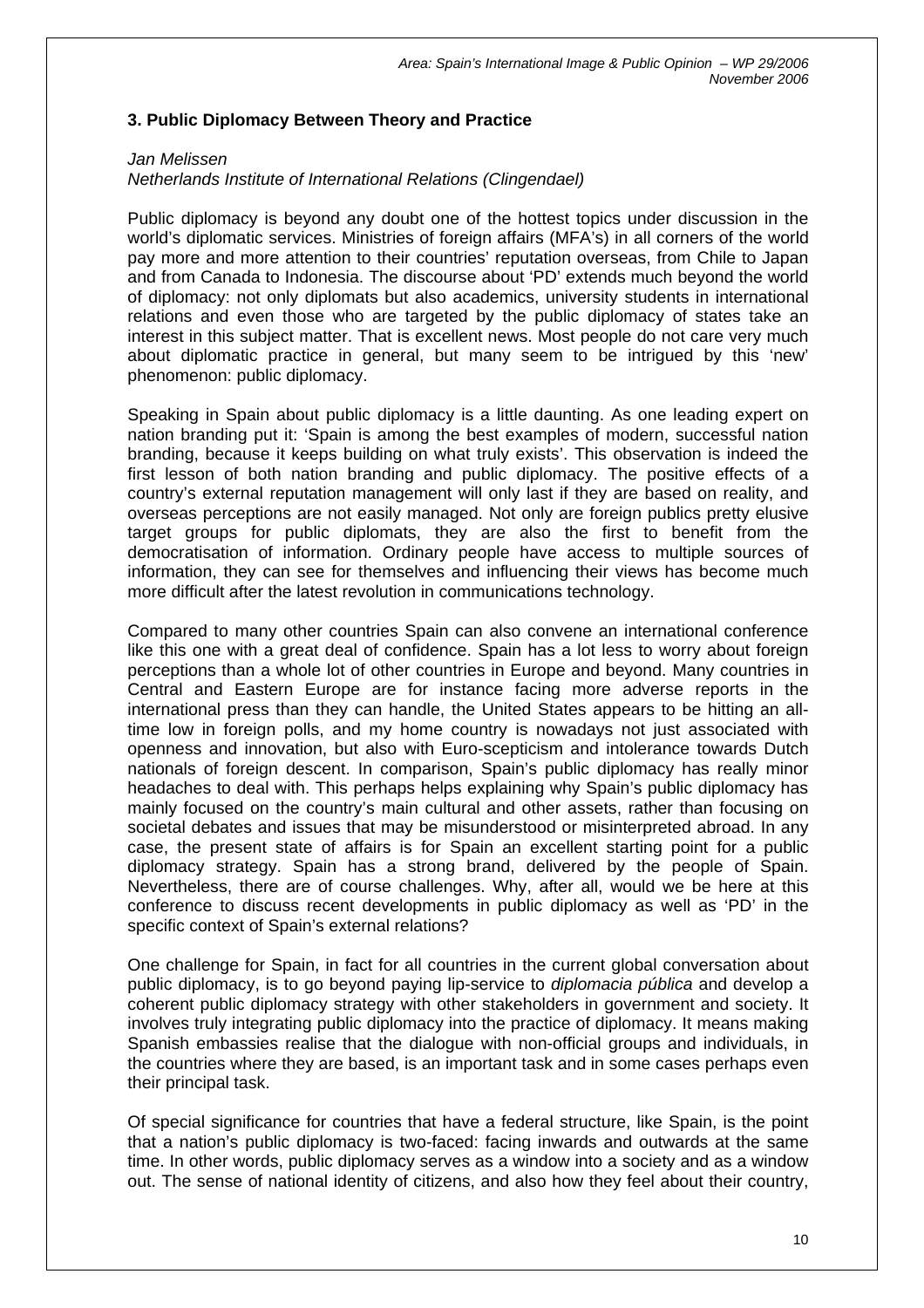helps projecting a country's identity abroad. Canadian scholar Evan Potter observes that public diplomacy is not just a foreign policy challenge, but also a national challenge. This observation not only applies to Canada, but also to Spain. Co-existing national and regional identities may complicate Spain's public diplomacy efforts, but they are not necessarily a handicap in the communication with non-official audiences overseas. Spain and some of the autonomous regions on the peninsula draw very different connotations at home, but interestingly, overseas they are often perceived as different parts of the same package. Take for example the fact that Catalan literature has been chosen as next year's theme at the Frankfurter Buchmesse. At home this is likely to be pumped up as an achievement of cultural autonomy and identity, with possibly even an implicit political message, but abroad Catalonia at the Buchmesse will no doubt be seen as evidence of the cultural variety and richness of the whole of Spain.

So what is public diplomacy? The shorthand definition that immediately conveys the essence of public diplomacy is that it involves 'getting other people on your side' –public diplomacy is ultimately about influencing other people's opinions and attitudes–. The 'people on the other side' are characteristically multipliers of opinion and future opinion leaders or high potentials, but also ordinary people who have direct access to all sorts of information. Rather more formally, as a recent British report does, one could define public diplomacy as work which aims at influencing in a positive way the perceptions of individuals and organisations abroad about one's own country and their engagement with one's country. Public diplomacy can then be seen as the instrumentalisation of soft power, ie, the power of one's attraction and reputation overseas. The importance of this dimension of power can hardly be overstated today, but was recognised by statesmen for many centuries. Cardinal Richelieu already observed that the reputation of a country is one of the most important sources of its power.

The current debate about public diplomacy has become a global conversation, although rather dominated by the American experience and post-2001 US preoccupations with the war on terror. It may therefore serve as a useful reminder for those who are new to the field of public diplomacy that it was practised in many different ways and by many different countries before 2001. Europe's post-1945 experience shows that public diplomacy was no stranger to the Old World and that European countries have accumulated considerable experience in this field. The 'European school of public diplomacy' does in fact draw on a much longer and more varied experience with public diplomacy than any other region in the world. For some of the nations of Europe, public diplomacy was a top priority from the first days of their existence. This was true for some of the new nations on the Balkans in the 1990s, but it was also the case for Germany's *Politische Öffentlichkeitsarbeit* from the very start of the Federal Republic in 1949. For the French post-war republics, their *politique d'influence* aiming at foreign publics rather than governments was an essential tool in restoring their *grandeur* after national humiliation in two world wars. Other European countries have had public diplomacy in their toolkit for decades. With the slogan 'Spain is different' Franco's dictatorship was of course targeting citizens rather than elites abroad, even though the term public diplomacy was non-existent. The Netherlands developed *publieksdiplomatie* avant-la-lettre around the so-called moral issues long before the Cold War was over. Liberal Dutch policies on for instance euthanasia and drugs were highly controversial outside the Netherlands, a situation that called for reaching out to multipliers of opinion in a number of other European countries.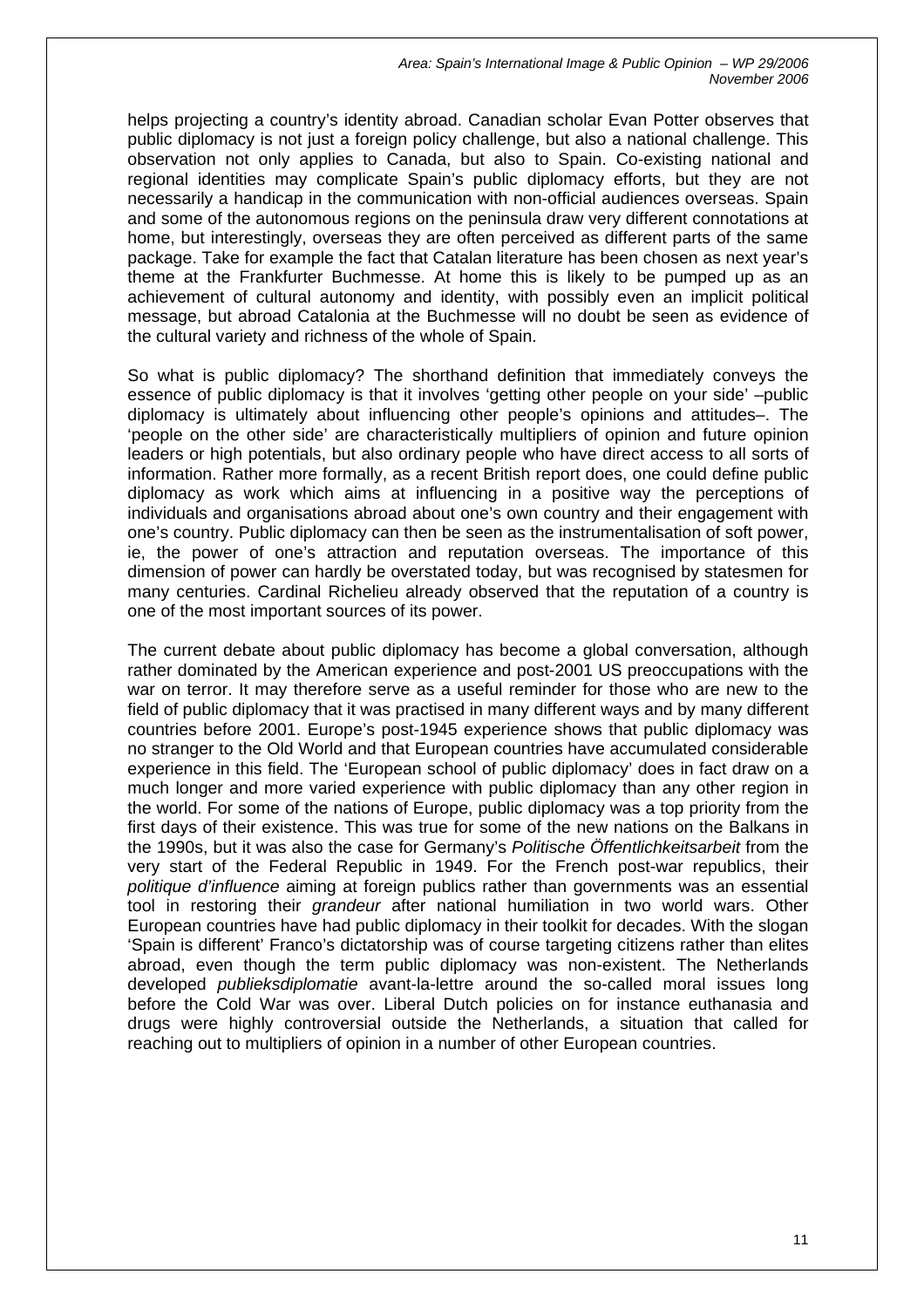A wealth of European 'PD' experience therefore antedated the present era and had nothing to do with issues such as terrorism or the dialogue between civilisations. Nevertheless, it was a remarkable experience for me, back in 2004, when at a two-day conference for small and middle powers at the Clingendael Institute, it appeared perfectly possible to discuss public diplomacy without the shadow of the war on terror hanging over the conference. The message was clear: one can learn a lot about public diplomacy from countries that are usually not associated with PD, and a lot of good public diplomacy is about issues that cannot be found in the headlines of international newspapers.

Public diplomacy is tailor-made to the needs of different countries that have given it greater priority in their diplomacy for a variety of reasons. Their efforts may for instance support long term foreign policy objectives, as was the case for a number of Central European countries aspiring to EU accession (for example Poland). Alternatively public diplomacy may aim at boosting a country's exports and foreign inward investment, which is usually a prime driver for public diplomacy in developing countries. It may also assist small powers punch above their weight on the world stage (Norway), even help them in articulating their own identity (Canada), or PD may be instrumental in conveying their commitment to a stable international society and peaceful multilateral order (both Canada and Norway). Yet others believe public diplomacy may help correct disturbing stereotypical images among foreign audiences (a sad reality for Balkan countries) or counter negative perceptions abroad as a result of incidents and/or crises in domestic society. The Netherlands is a case in point: the murder of the populist politician Pim Fortuyn in 2001, the public outrage after the killing of Theo van Gogh by an Islamic radical (2004), the no-vote on the EU Constitutional Treaty (2005), and the debate surrounding the threatening denial of Dutch citizenship to MP and former asylum seeker Ayaan Hirsi Ali (2006), were exceptional public diplomacy headaches that contributed to a steep learning curve in the Dutch foreign ministry.

Public diplomacy is no one-size-fits-all concept, but what are a few of the most salient features of the new public diplomacy that diplomats new to this field of activity should be aware of? First of all, public diplomacy delivered by embassies is tailor-made –always adapted to local circumstances and preoccupations–. For practitioners engaging with foreign societies it is of course elementary that in some countries certain controversial issues can be effectively addressed whereas they are a 'no-go' in others. Dutch 'ethical issues' like drugs and euthanasia are not public diplomacy material in for instance Turkey and the United States, whereas neighbouring Germany or Spain are much more open to the Netherlands as kind of a social laboratory. Another point rarely mentioned in discussions on public diplomacy is that it may be a very useful tool in bridging gaps between radically different cultures, but that most of it is actually practised between countries and regions where there is a great deal of economic interdependence (the European Union, the United States and Canada) or between societies that are interconnected at many different levels (once again, the EU).

Next, all recent literature on public diplomacy makes the seemingly self-evident point that dealings with foreign target groups should be a two-way street, that PD is essentially dialogical instead of a one-way messaging process. In other words: public diplomacy is as much about listening and receiving as it is about speaking and sending. In this respect public diplomacy shares similarities with marketing techniques. As many students of public diplomacy have observed: it starts with the perceptions and beliefs of 'consumers', a term that is no longer entirely alien to those in diplomatic establishment that deal directly with citizens. But as always understanding theory is so much easier than changing practice. The information departments of foreign ministries generally have a lot of experience in disseminating all sorts of information about their country, including brochures, glossy magazines, films, CD ROMs and DVDs. They have however accumulated much less experience in the art of actually dialoguing with non-official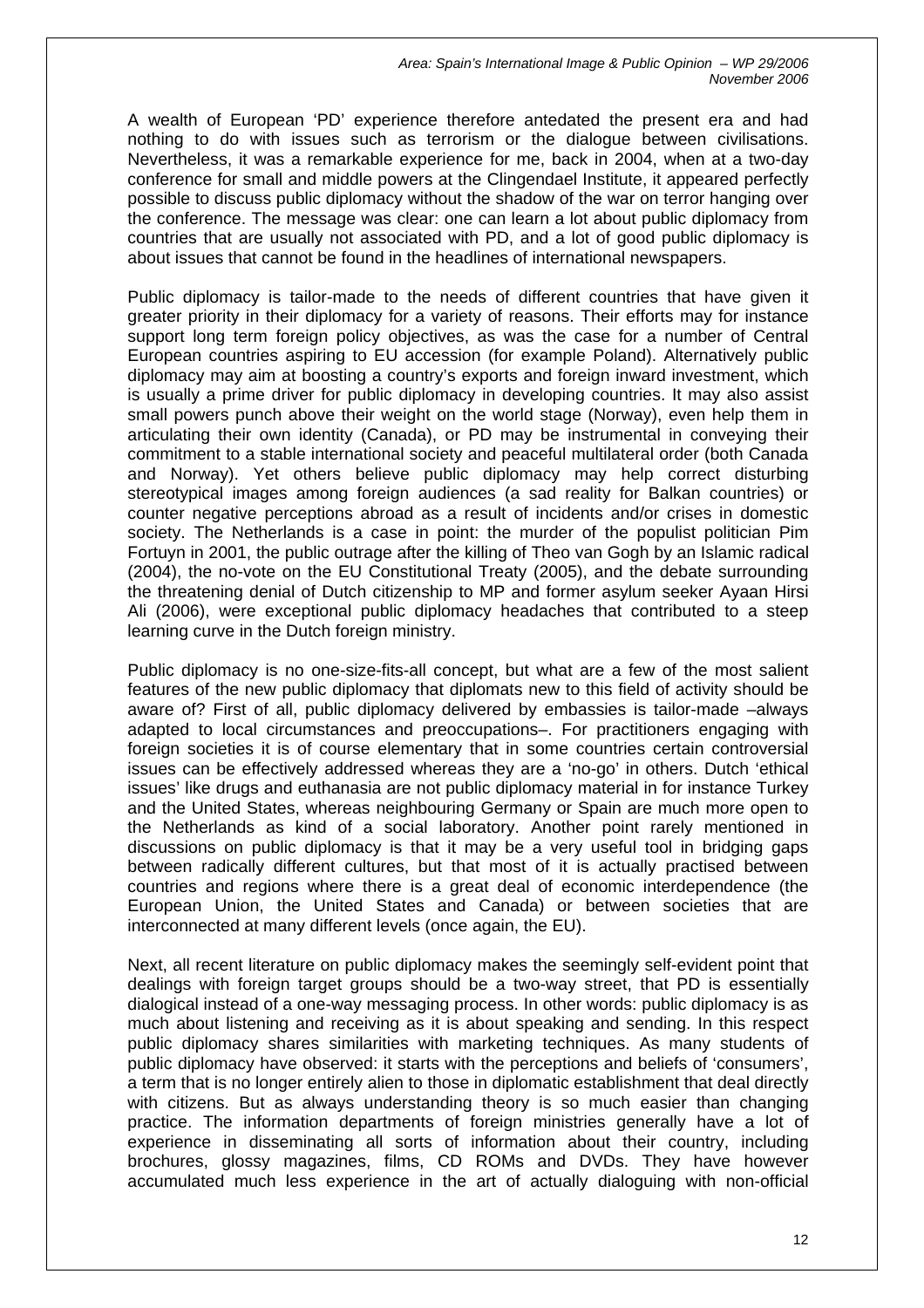organisations and individuals abroad. Feedback of any significance is often simply missing. Also in Europe it may be tempting for countries to see public diplomacy basically in terms of sending messages, without too much consideration for communication with foreign publics as a genuine two-way street. What is required is a pretty radical change in working habits and indeed in diplomatic culture. It would be a formidable understatement to say that the old dog merely has to learn a new trick.

The public diplomacy frenzy that has now reached all corners of the globe should indeed not delude us into thinking that all diplomats are 'into PD'. An observation that is probably closer to reality is that public diplomacy is still a rather peripheral concern for most practitioners. Interestingly, senior management in the MFA's of a growing number of countries appears to be convinced of its importance and some information departments have by now been renamed as public diplomacy departments –but changing the name is not the same as changing the game–. Many junior and mid-career practitioners probably have good reasons to believe that their careers are still best served by jobs in other sectors of the ministry. Incorporating it in the day-to-day work of the foreign ministry and rewarding PD work in terms of career progression is therefore a significant challenge. Most MFA's have not even started mainstreaming public diplomacy and vanguard countries that are in the process of doing so, including Britain, Canada and the United States, know that integrating public diplomacy in the foreign policy making machinery requires patience and a sustained support from the highest levels.

For foreign ministries that consider a far-reaching shake up of their practices premature, but that are confronted with the urgent need to tackle their overseas reputation, it may be tempting to outsource their image management to private consultants. Hiring outside communication expertise may indeed help public diplomacy work considerably, but there is of course no way that private consultants can be a substitute for the work of ordinary practitioners. The bottom line is that public diplomacy is DIY –a do-it-yourself business–. This work is particularly testing where short term PD is meant to support foreign policy objectives. Rules of thumb is here that there should be no tension between a country's public diplomacy and its actual foreign policy, just as a nation brand should be based on reality and not contradict it in any way. As the case of the United States shows clearly, there is no public diplomacy that can mask policy failure. Where pictures and deeds speak louder than words, public diplomacy is simply the hardest thing to do. This observation does however not only apply to the United States, it is one that has to be learnt over and over again by many countries, even though on a much smaller scale and with much less dramatic issues at stake. Others are equally exposed when the stories they tell and the images they project do not match with overseas perceptions. The reputation one aspires to is ultimately based on what is real and recognisable. As Socrates put it, the way to achieve a good reputation is to endeavour to be what you desire to appear.

It is easy to criticise public diplomacy by pointing to contemporary practices that do little else than discrediting notions such as 'dialogue' and 'mutuality' in the field of official communication with foreign audiences. Still, it appears to make sense to take a normative approach and indeed to distinguish public diplomacy from practices such as international propaganda, which have an entirely different pattern of communication.<sup>[1](#page-13-0)</sup> Neither is it very helpful to lump together or obscure fundamental differences between concepts like public diplomacy and nation branding, or even to quietly submerge one concept into the other. The discourses on nation branding and 'PD' generally pass one another like ships in the night, but it may be helpful for diplomats to articulate a few basic differences. Here I want to make the case that public diplomacy is first of all *diplomacia pública*, with the emphasis on *diplomacia.* Like diplomacy in general it is about relationship building rather than the

<span id="page-13-0"></span><sup>&</sup>lt;sup>1</sup> I elaborate this point in Jan Melissen (Ed.), *The New Public Diplomacy: Soft Power in International Relations*, Palgrave Macmillan, 2005.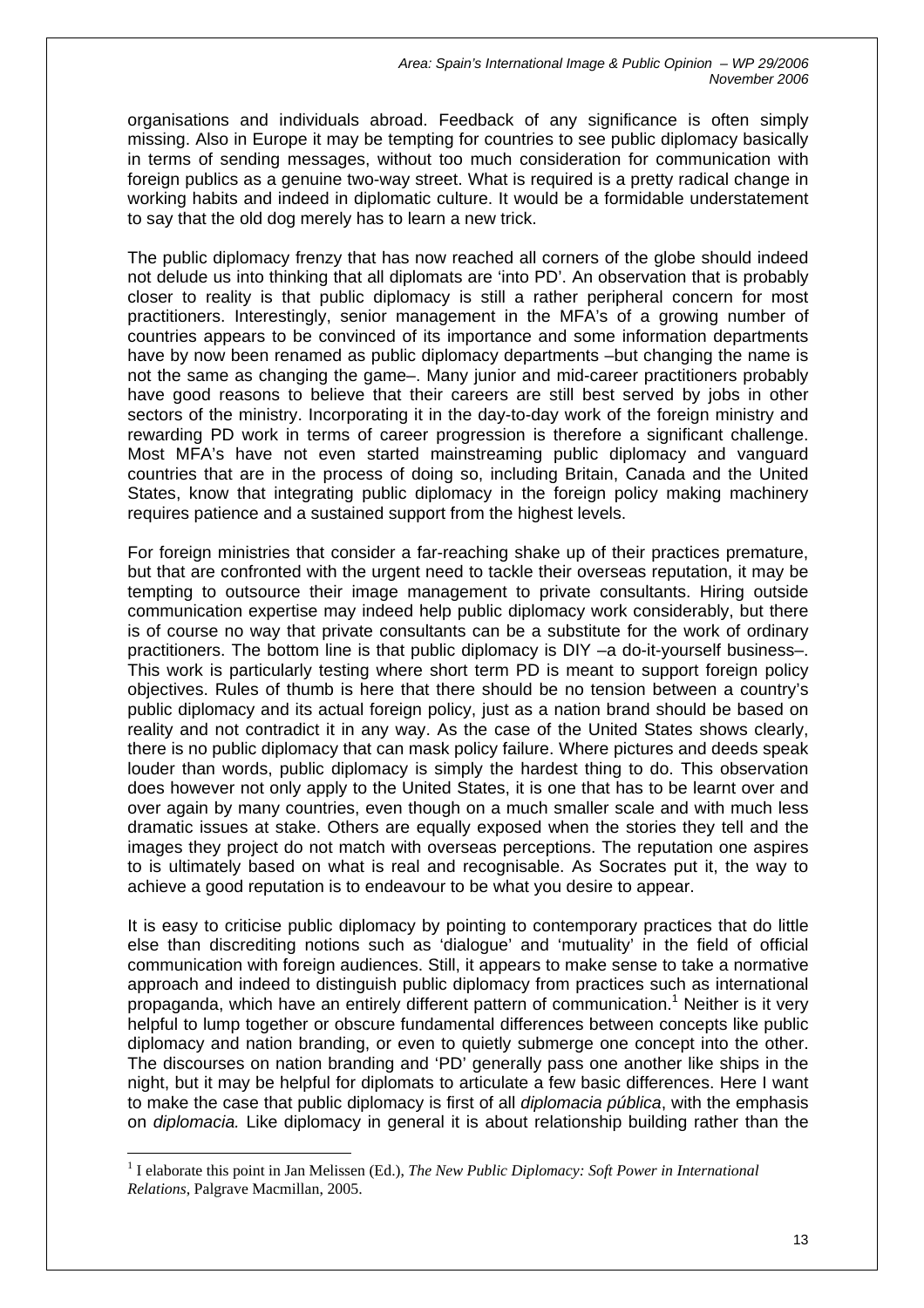projection of identity, which seems to be at the heart of branding. As far as I am aware there is no comparative literature on this, but a few arguments suggest that diplomatic practitioners better not limit themselves to a marketing approach of dealing with foreign publics.

First, it should be pointed out that branding was a largely spontaneous process in the case of countries that are generally mentioned as success stories of branding in modern international relations, such as Spain and Ireland. One cannot blame consultants for talking about branding in a can-do manner, as something one can achieve (and ultimately purchase), but the truth is that there are many more disillusioned foreign ministries and governments than success stories of branding. Not only have a number of countries in the Balkans and Central Europe lost their initial enthusiasm when the branding promise failed to deliver. A number of MFA's in Western Europe have come to the conclusion that branding is at best incapable of delivering the (often political) public diplomacy needs of foreign ministries, and at worst incapable of moving beyond a fairly rigid and sometimes even superficial approach of country promotion. There may be a permanent tension between the discipline imposed by the branding approach and the diversity and pluralism of modern societies. Transplanting the success of branding from the corporate sector to countries´ international relations could well be one bridge too far. To be sure, various historical and modern champions of nation branding were not much troubled by their societies' complexity: branding Cuba, well-orchestrated from the top, was always easier for Castro than branding Spain has been or will ever be for González or Zapatero.

For Spain's reputation abroad, the time is ripe to explore public diplomacy initiatives aimed at truly engaging foreign societies, rather than the broad, ambitious and to date successful, but arguably also more static approach of *marca España*. Typically, public diplomacy is about dialogue and debate. That includes dealing with sensitive and controversial themes, with a variety of issues that are not only subject to public debate on the Iberian Peninsula, but also north of the Pyrenees and south of Gibraltar. Spain's public diplomacy has something to contribute to transnational conversations on a range of topics. It has the potential of correcting foreign perceptions and, equally importantly, giving a distinctive Spanish perspective on issues that are debated across Europe. What springs to mind is the Spanish way of dealing with Islamic terrorism and the unique albeit controversial Spanish approach of illegal immigration. These are just a few examples of typical issues for public diplomacy initiatives of Spanish embassies in countries like France, Britain or Germany. But a few others could also be listed here. The Spaniards have experience with combating terrorism and views on dealing with terror in their society that draw the admiration of many outsiders. And let us not forget that Spain brings to the dialogue with the Islamic world the historical experience of living with Islam for 800 years. Spain also has experiences with devolution it could compare with other countries going down the federalist road. This is not the place to identify a long list of themes for Spanish public diplomacy, but rather to suggest that public diplomacy initiatives along these lines, building on the existing strength of Spain's reputation and strong cultural relations, might be usefully considered for Madrid's future public diplomacy strategy. Such an approach appears to be more appropriate to transnational dialogue in an interconnected world than an ongoing elaboration of Spain's key assets and selling points in the framework of 'Brand Spain'.

Public diplomacy may be the name of the game, but what is in a name? Some people have suggested that it would be better to speak of political communication or strategic communication, instead of public diplomacy. I do however believe that there is great merit in continuing to refer to public diplomacy. It reinforces the view that public diplomacy is part of the wider process by which states and others represent themselves and their interests to one another. PD is in other words not a stand alone phenomenon, and by no means the mere application of new techniques of marketing, advertising, media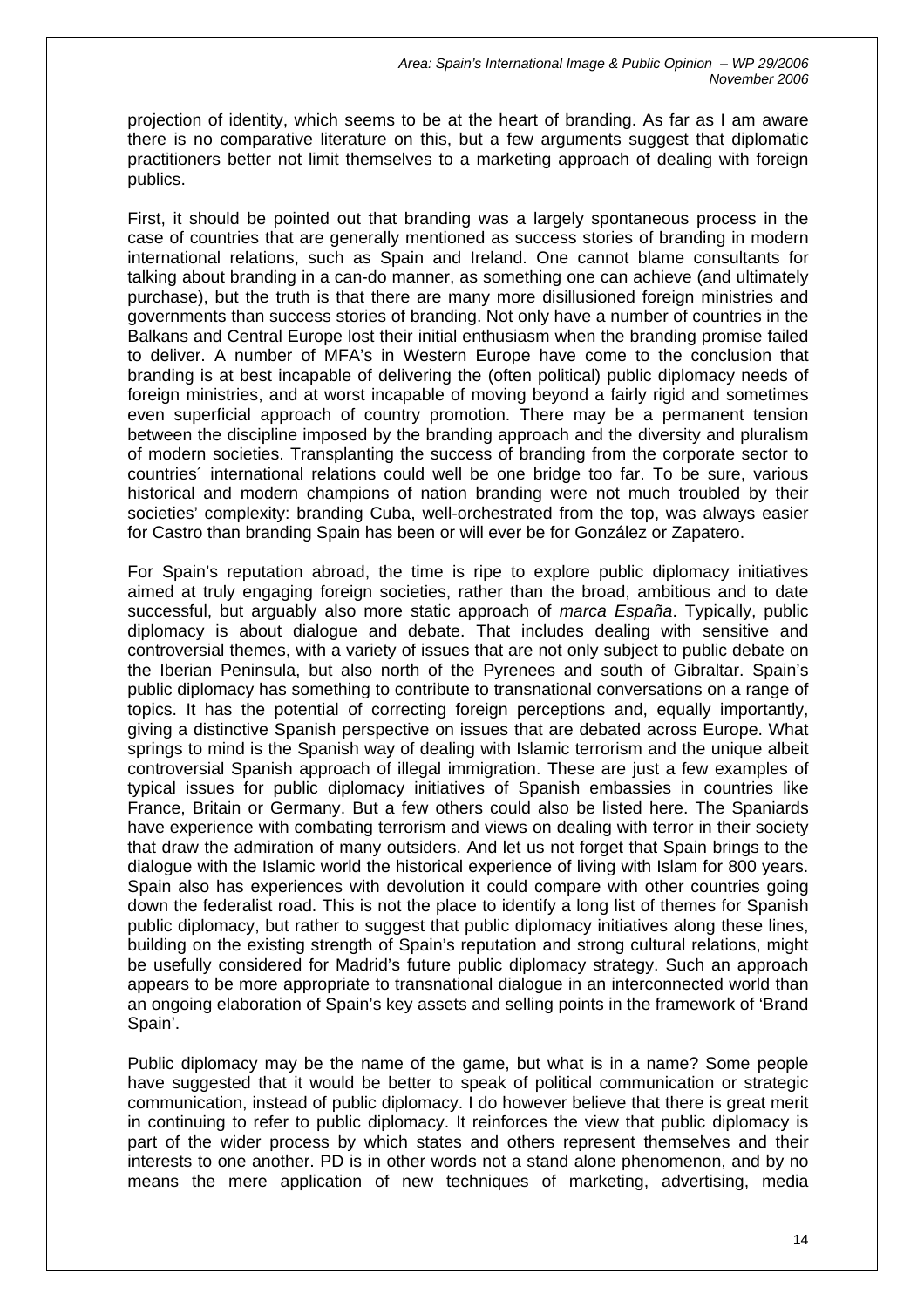management or spin doctoring to the conduct of international relations, but an expression of broader patterns of change in diplomacy. The crux is in the recognition that the practice of diplomacy is moving into another phase, away from the exclusive CD world and closer to the main street. Daryl Copeland of Foreign Affairs and International Trade in Canada speaks of 'guerrilla diplomacy', and suggests that the new diplomat should make it his or her permanent business to establish and maintain contacts, seek tactical advantage and strategic intelligence. And in his book *The New Diplomacy* (in Spanish with the more intriguing title *Adiós Diplomacia*) Shaun Riordan refers to the emergence of a collaborative model of diplomacy. It is true that the kind of new diplomacy that increasingly moves outside its original habitat, works more and more with other agencies an organisations, and operates in a variety of networks, helps creating an environment in which public diplomacy is also thriving.

The connections between diplomacy and society are becoming closer. It is no coincidence that public diplomacy shares some characteristics with consular affairs, another field of diplomatic activity that is becoming more prominent under the conditions of interdependence and globalisation. What these two fields of diplomatic activity have in common is that they deal with 'ordinary people', whom they regard as consumers of the services and products delivered by the foreign ministry. This shows us that the classic distinction between high-priority sovereign representation and the relatively low-priority service tasks of foreign ministries is out of date. Interestingly, public diplomacy and consular affairs both also deal with issues of image and reputation: it is after all the job of public diplomats to manage the external reputation of the country, whereas consular officers are always conscious of the impact of their work on the domestic image of the MFA. Broadly speaking these developments show the growing 'societisation' of diplomacy. This is not a paradigm shift, not even a revolution in diplomatic affairs, but nevertheless highly significant change in the conduct of diplomacy of which the rise of public diplomacy is a part.

I have argued that understanding public diplomacy is much easier than putting it in practice. This is not the place to elaborate on this point in great depth, but it is important to bear in mind that governments do not control what their own societies project to the outside world. Even less are governments in control of how their countries are perceived by foreign individuals and organisations. A major challenge for all foreign ministries is what Joseph Nye calls the 'paradox of plenty': diplomats must gain attention in a world where there is an abundance of information. But the paradox of plenty hits different countries in dissimilar ways. Some of them are desperate to be noticed in the first place, or not to be confused with states that look all too similar to outsiders (the Slovak Republic, or Estonia, Latvia and Lithuania respectively), others do not want to be noticed for the wrong reasons (Balkan countries that have emerged from the war) and there are even those that see the absence of news as 'good news' for their international reputation (countries as diverse as Israel and Sudan). Finally, I would like to suggest a brief sobering thought about two types of structural limits that government officials come across when they are acting as public diplomats. First, they have to come to terms with the fact that their own role in international affairs is not always what it used to be. In a global landscape of multilayered links between countries, diplomats sometimes have to accept that they are no longer at the centre of international relationships. On top of that, when it comes to their contacts with foreign publics, the accredited representatives of other states are unlikely to benefit from the same degree of credibility as vis-à-vis their foreign peers. Ironically, the practitioners who realise this and use it to their tactical advantage are well placed to be successful in public diplomacy.

It should be clear that public diplomacy is a major challenge for all countries. Spain has the distinct advantage of being able to develop a public diplomacy strategy on the strength of a very strong brand. Moving on from that success to a public diplomacy that is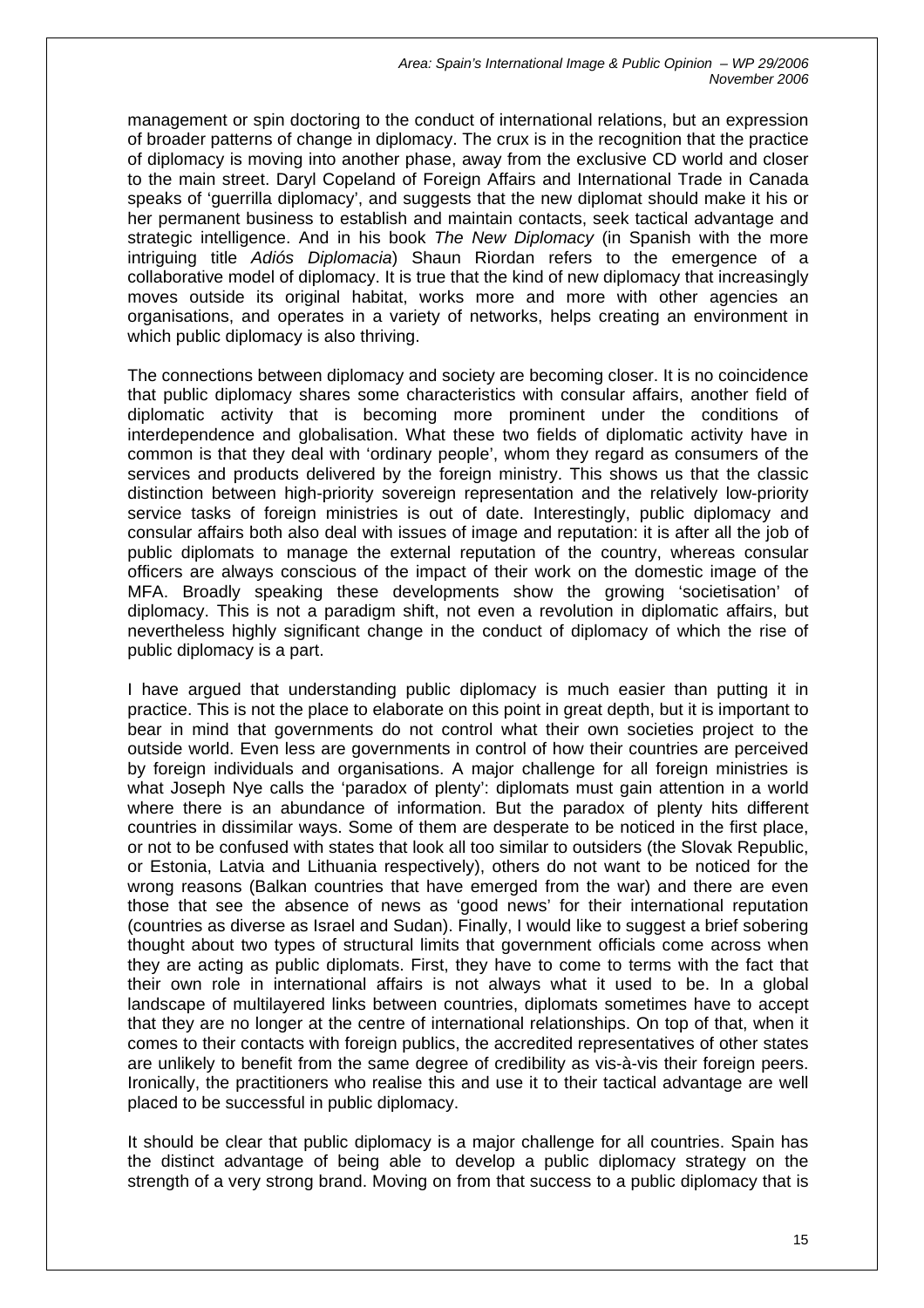aimed at truly engaging foreign audiences appears to be the obvious next stage in Spain's reputation management project. Spain's 'PD' could deal with themes that matter to Spanish society and where Spain has something distinctive to contribute to debates that do not stop at its borders. This would amount to the development of a public diplomacy that may have a more political character and that would deal with the concerns of modern Spanish society. It would be an exciting challenge for all partners and stakeholders in Spain's public diplomacy.

#### **4. The United States and Europe: Convergence or Divergence in Public Diplomacy?**

#### *Javier Noya Real Instituto Elcano*

Public diplomacy is the package of research, positioning and overseas communication activities addressing both elites and opinion leaders, but mainly public opinion as a whole, aimed at impacting positively on a country's image and perception abroad. The term 'public diplomacy' was coined in the United States in 1965, at the height of the Cold War, by Edmund Gullion, Dean of the Fletcher School of Law and Diplomacy at Tufts University. In the 1970s, the term was formally adopted by the USA government to refer to its programmes aimed at influencing public opinion abroad. The executor of US public diplomacy until the 1980s was the United States Information Agency.

The set of activities encompassed by public diplomacy is gaining significance in view of the role of public opinion in international politics. It is worth recalling that in the preliminaries leading up to the Iraq war some analysts were talking about the birth of a new world power.

The spread of democracy and the mass media play a pivotal role. The spread of education world-wide and, in particular, increasing access to tertiary levels, broaden the average citizen's understanding of foreign policy issues.

Furthermore, international instability, the lack of clear references following the fall of the Berlin Wall and the questioning of institutions pave the way for leaders to pay more attention to intellectuals and public opinion. This pincer movement formed by citizens' enhanced grasp of international issues and the increasing turmoil in international relations makes leaders and institutions more receptive to foreign public opinion. And it also leads governments to begin managing their country's image abroad more actively.

While conventional or official diplomacy is aimed from one government to another, public diplomacy is government-to-people. There is also talk of civilian people-to-people diplomacy, between NGOs, and Diaspora diplomacy, involving emigrants and immigrants.

Contrary to what people might think, public diplomacy is not opposed to conventional diplomacy, but complementary to it. It lays the groundwork, like a sapper. It complements traditional diplomacy, since it paves the way for it. When one government proposes certain actions and strategies to another government, public opinion and elites in the other country will already hold information in this connection, and some may already be inclined to accept the proposals.

Furthermore, public diplomacy can act as a safety net, a cushion that eases the blow. Public diplomacy ensures continuity of the links and communication channels between countries even when formal diplomatic relations are deteriorated or non-existent. It is precisely during times of crisis in bilateral relations when informal networks tend to be most active.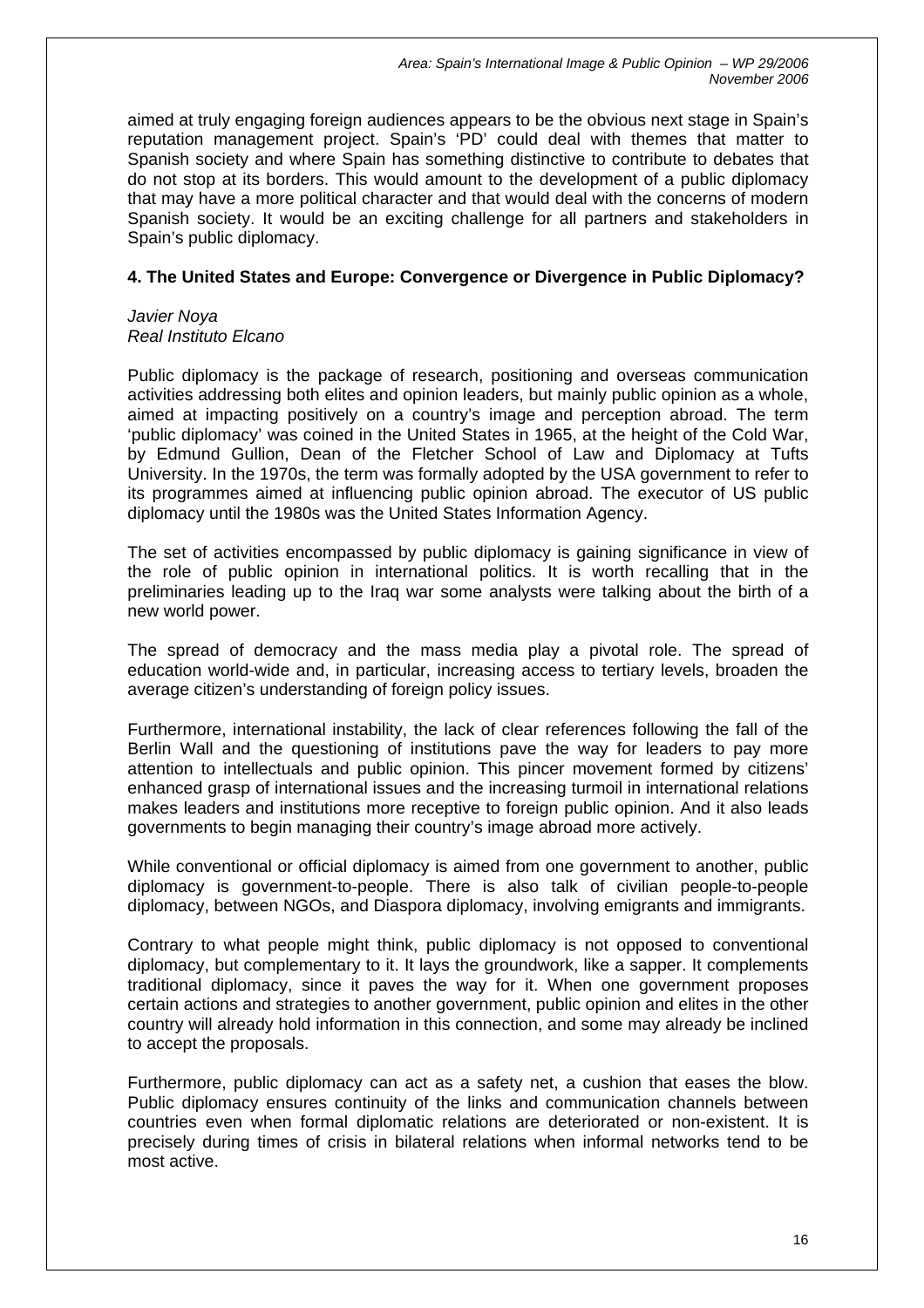It is worth emphasising that public diplomacy is not unique to the United States. Many countries practice it: for example, China, which in recent years has launched an intensive campaign of public diplomacy to offset the suspicion regarding its increasing economic power and its political regime, especially in the wake of Tiananmen. The official discourse of Asian values and the peaceful rise of China should be taken in this context. The Chinese government has also developed a world-wide tour schedule for Chinese leaders and analysts to counter the image that China fails to uphold human rights. Also, the Chinese authorities have launched the Confucius Institute project, modelled on the major European cultural institutes, such as the British Council, Goethe-Institut and Instituto Cervantes, to disseminate the Chinese languages and culture world-wide. And a final example is a more segmented action, addressing elites: in July 2005 the Chinese embassy in the United States signed a million-dollar contract with a lobbying firm to gain access to members of the US House of Representatives and Senate.

But at the same time China is also a sought-after target of other countries' public diplomacy. In 2006 Spain is holding Spanish Year in China. In 2003 the United Kingdom launched one of the most ambitious drives, the *Think UK* Campaign, with around thirty actions aimed at boosting the UK's image to the average Chinese person, and also among segments such as entrepreneurs, students, etc.

The United Kingdom has always been at the forefront of such initiatives, ever since the BBC was created. It has recently set up the Public Diplomacy Board to coordinate the Foreign Office, British Council and BBC communication actions. The UK also orchestrated the *Live 8* campaign parallel to the G8 summit at Gleneagles, where singers Bono and Bob Geldof gave constant reminders of the UK's commitment to Africa, despite the damage wrought on its image by actions such as its involvement in the Iraq war.

This latter example also reminds us that culture is always one of the key aspects in public diplomacy. In the fifties and sixties, the Department of State (DOS) promoted exhibitions of American abstract expressionism and sponsored tours by jazz musicians such as Dave Brubeck or Dizzy Gillespie world-wide, from the communist block to Arab countries such as Iran. Jazz was genuinely American music, born in the United States, and it also represented freedom, improvisation in both strictly musical spheres and at social level, since it was an Afro-American minority product. And while the DOS was promoting jazz as American culture, jazz musicians like Max Roach, who did not participate in the DOS initiative, were releasing works such as the Freedom Suite in which they staked their claims to the civil rights which at the time black people were denied in the United States.

It would be as much of an exaggeration to say that public diplomacy won the Cold War, which by the way has been suggested, as to attribute the United States' current problems in terms of image to the failure of its public diplomacy. The fact is that after the Cold War the US all but dismantled its public diplomacy infrastructure. The dissolution of the USIA is symptomatic of this. Accordingly, US public diplomacy hit all-time lows. At all events, it would be fairer to say that the image problems were due to the lack of public diplomacy policies.

Furthermore, the security issues triggered by Islamic terrorism led to a strategy of weapons of mass communication, remotely, rather than on the ground, which led US embassies in Muslim countries to be seen as a new version of the Crusaders' fortifications. This distance compounded the negative stereotype of the United States. Thus began a negative spiral in which security measures cancelled out all the efforts (which were not very well-advised, it has to be said) of public diplomacy.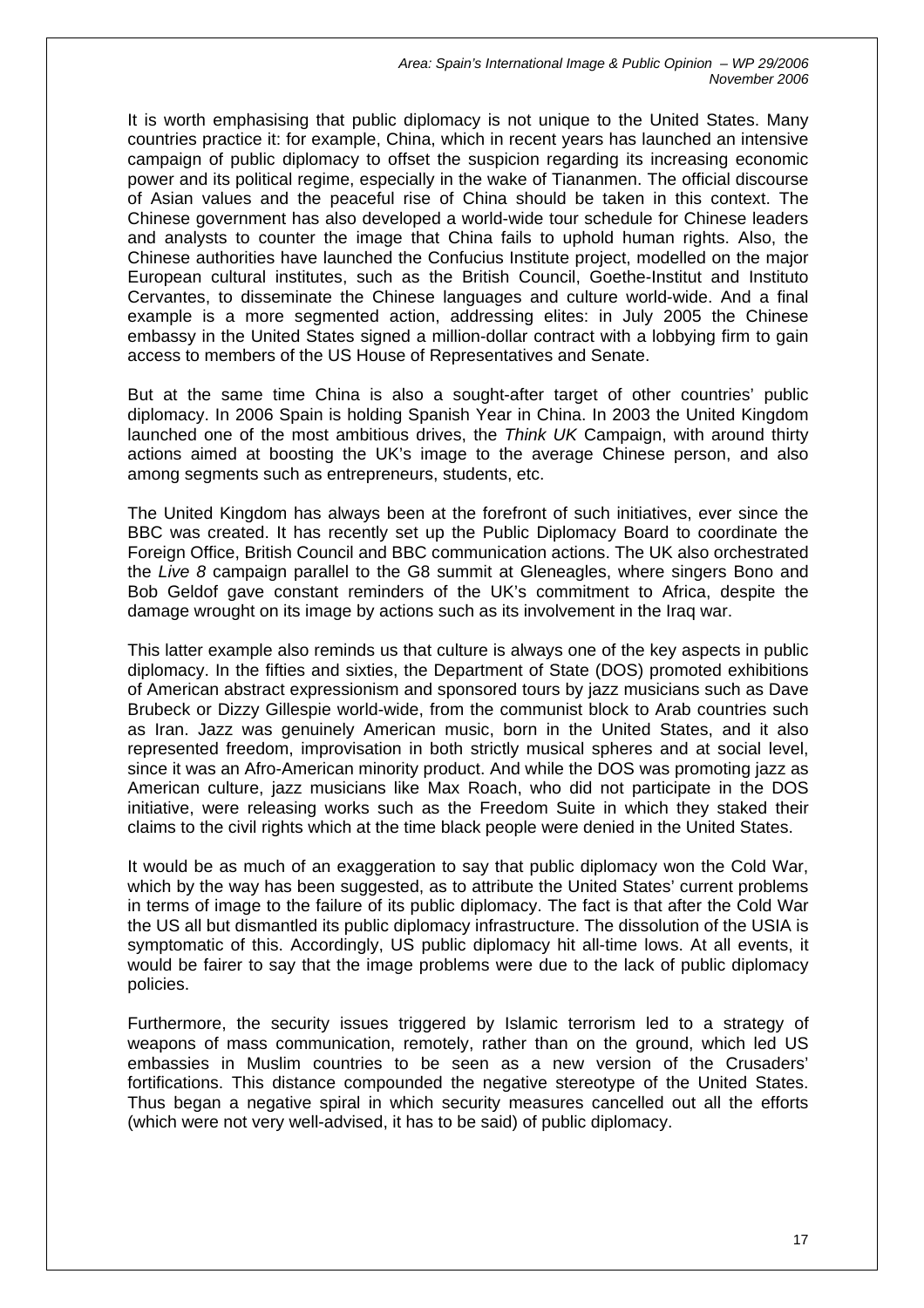There were a number of initiatives –such as Shared Values, the TV channels and Hi magazine– aimed at young people in Muslim countries, many of which have failed. A picture paints a thousand words. A recent report by the Government Accountability Office shows photos of huge amounts of unsold HI magazines at the US Embassy in El Cairo.

What evidences the failure of US public diplomacy is the limits of continuing to use propaganda in a new context in which citizens have greater understanding of and access to information. Young Muslims have direct access to the Internet. In general, Muslims of all ages watch al-Jazeera, and Latin Americans watch private channels and Telesur.

In this context, Ed Murrow, the journalist of 'Good night and good luck' fame, who was persecuted by Senator Joseph McCarthy, highlighted two significant principles which guided public diplomacy under the Kennedy administration. First, public diplomacy must be an integral part of diplomacy as a whole, and it must be incorporated from the outset, from take-off, and not just on emergency landings in times of crisis.

Secondly, policies and communication must be coherent with each other: the right hand must know what the left hand is doing, and the 'you do the killing and we'll clean up the mess' scenario is no longer tenable. Because public diplomacy is not mere propaganda, it is not a kind of cosmetic make-up for hard power, especially military power, and it must not be subordinate thereto.

- (1) But neither is it soft power: The culture of ideas is one of the resources or media for public diplomacy, but it is not the only one. The armed forces may also be a resource for public diplomacy. The US learned this lesson well in Indonesia. Sending soldiers and resources to help rebuild the country in the wake of the Tsunami was more efficient than any media drive, and it did in fact boost the United States' image.
- (2) It is neither idealistic nor altruistic, and it is not cultural cooperation: dialogue is fundamental in public diplomacy, but it is always designed to improve the image of our country abroad. It is Realpolitik through symbolic means, or if you like, "magical realism".
- (3) In this connection, it is a communication strategy such as country brand projects, but with other objectives. Countries which create their own brands are trying to lure investment, tourism, buyers, and so on. They are trying to *position themselves on the map* of significant nations in these areas. Public diplomacy seeks to convince, to transform the world by transforming ideas, it seeks to *change the map* of international relations. Country brands and public diplomacy may coincide in the media, because they may both segment and communicate, although their objectives are entirely different.
- (4) Finally, it is worth underlining the fact that these are not matters reserved solely for major powers: Medium-sized countries such as Norway have used PD strategies which have over time made them into champions of peace, sought-after mediators in a range of national and international conflicts.
- (5) And this last example also reminds us that public diplomacy does not work only in the short term, in managing news, but that it should also factor in the long-term impact, especially via cultural action abroad.
- (6) It must be emphasised that public diplomacy does not operate only at the most visible media level, via campaigns in major mass media, but that it acts at all levels. Public diplomacy is attention to the public on a day-to-day basis, at a film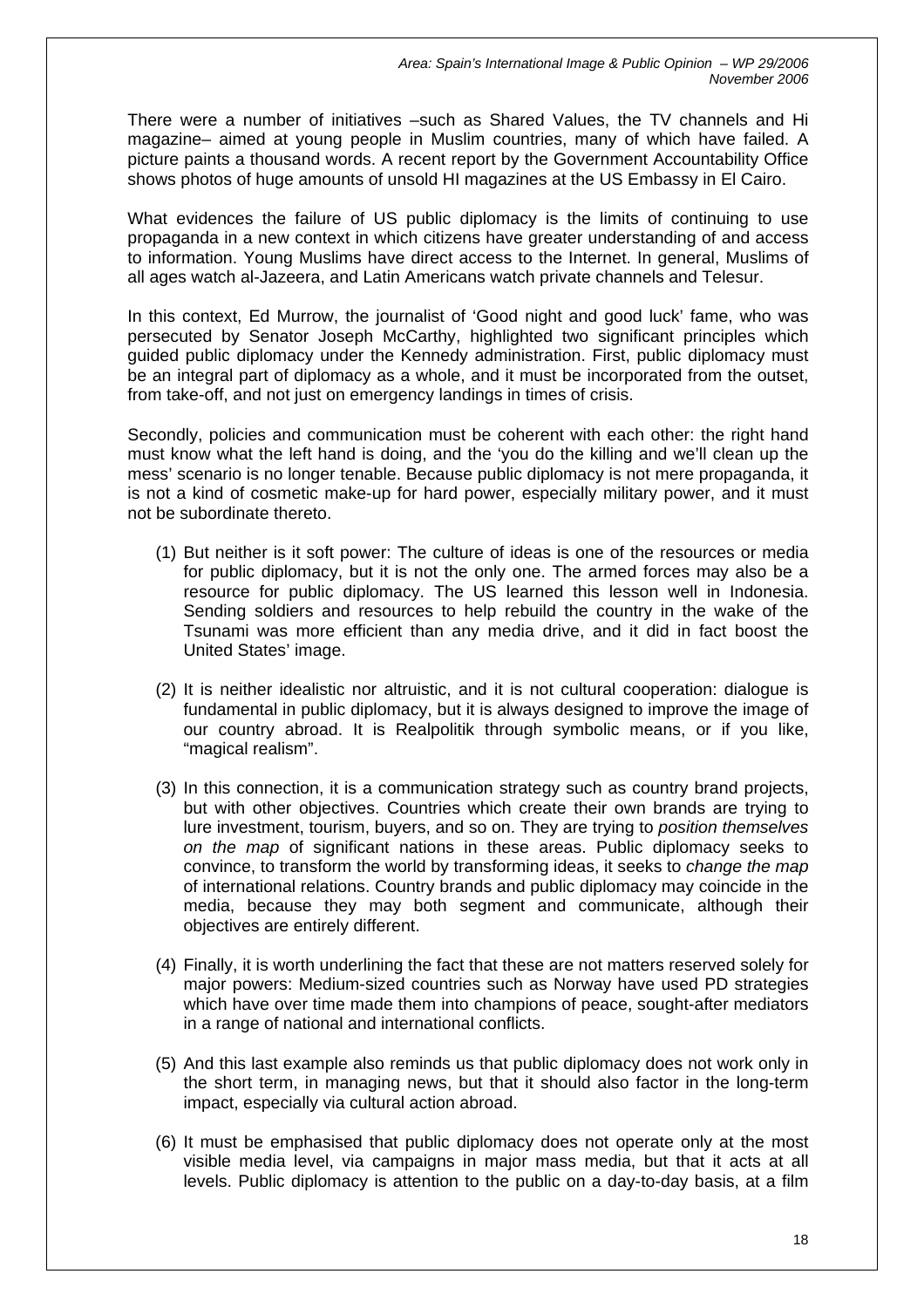screening, at an embassy, but also in academic exchange programmes or language classes at cultural institutes, which create networks of people who share an interest in another country. Public diplomacy acts in all level of foreign policy, so that it is *macro*, but not less than *micro* and *meso*.

The cliché is that Europe is a post-modern Venus and the US a modern Mars. According to this idea, such is the case with both foreign policy *and* public diplomacy. The US continues to deploy its traditional strategy of hard weapons of mass communication, whereas in Europe a new public diplomacy has emerged based on soft capabilities such as social networks, NGOs, and so on… In this extended vision, divergence prevails in the present, and there is nothing to suggest that it will decrease in the future.

For sure, the new public diplomacy was born –and is still being nurtured– in Europe. But we should bear in mind that its cradle was the UK, with theoreticians from the Foreign Policy Centre and practitioners in the British Council. If Europe is Venus and the US Mars, what is the UK, which invaded Irak and at the same time promotes soft public diplomacy? An ambivalent Janus? The UK has managed to avoid an image crisis such as that suffered by the US just by using a new strategy: a network-centred and dialogue-oriented public diplomacy.

Moreover, it is a mistake to equate old and new public diplomacy with the US and Europe, because on both sides of the Atlantic there are signs that they are moving in the same direction. First, because both sides face the same kind of threats and weaknesses, such as international terrorism and global interdependence. Both Europe and the US have to make public diplomacy for more sophisticated and critical citizens around the world. And in both Europe and the US new technologies and migration flows will have a more central role in shaping public diplomacy strategies and tools. As a result, public diplomacy is becoming more 'segmented' on both sides of the Atlantic.

This is the common environment for both sides, but in each of them specific factors are calling for change. In the US, after the flaws and errors of public diplomacy during the Iraq crisis, several reports –by both the government and independent think-tanks– have advocated a new diplomacy approach, which means returning to some of the best practices of American Cold War public diplomacy and sending troops to humanitarian missions in the Tsunami area.

At the same time, Europe is increasingly supporting its civilisational soft power with arms and military intervention, as in Afghanistan and more recently the Lebanon.

Another factor of possible convergence concerns the mass media. Hollywood is still the universal dream factory, but in the long –or not that long– term new laboratories are emerging in China and India. Al-Jazeera in the Muslim world and Telesur in Latin America are also a threat. The US quasi-monopoly of the mass media might be weakened. And in public diplomacy terms what that means is that American governments will have to become 'Europeanised', assuming roles which used to be played by American media multinationals. American Public Diplomacy will become more 'public', ie, more dependent on the state's efforts.

De-monopolisation also means that American 'public public diplomacy' will have to be more cultural. In the US the division of labour is as follows: mass culture is promoted by multinationals while the government acts in response to the political, international agenda. This is both the strength and weakness of American soft power. If de-monopolisation forces continue to pull, the US government will have to be more cultural, more 'European'.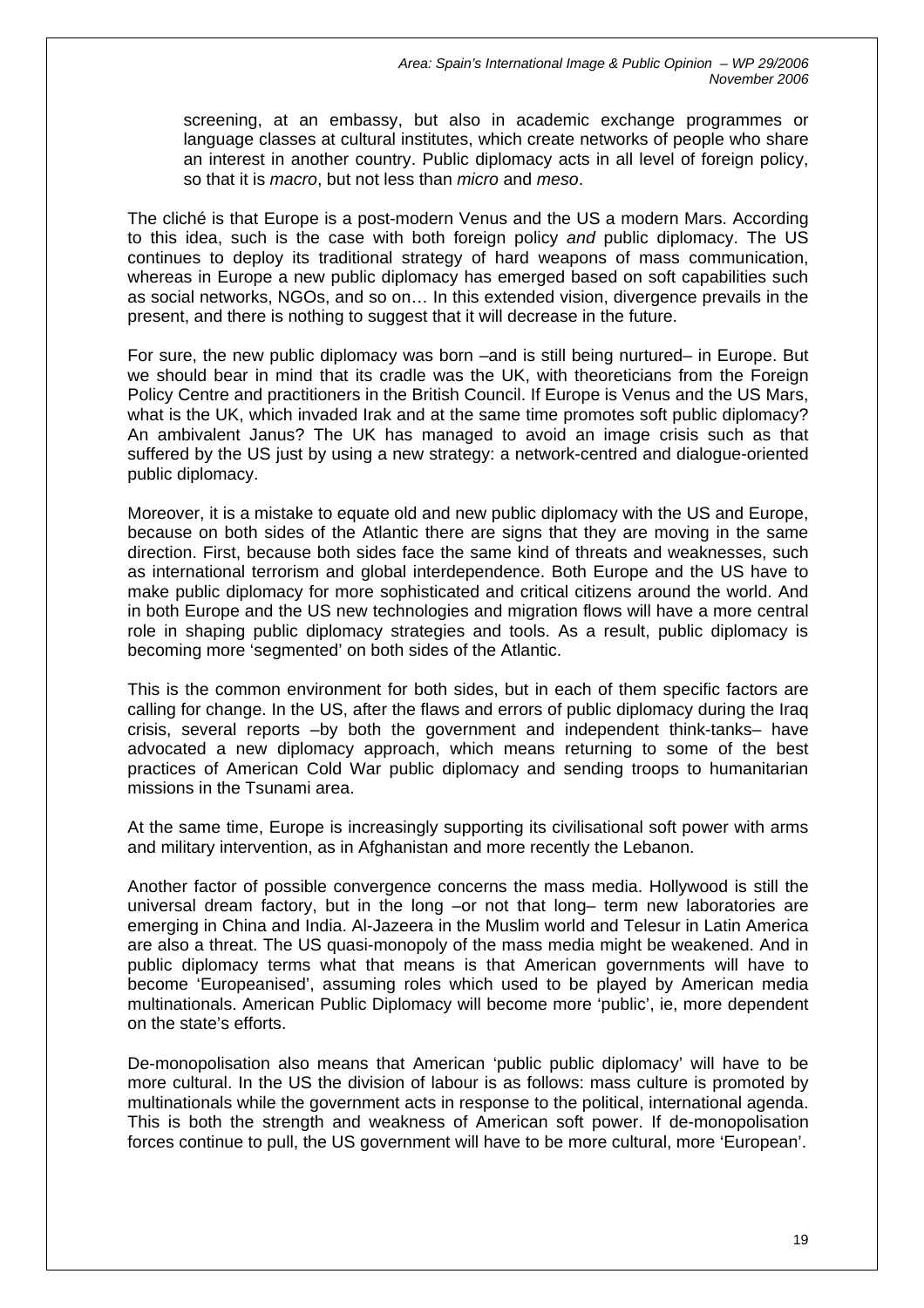At the same time, European 'public public diplomacy' has to be 'McDonalised' in order to gain strength and scope. Looking at the European Union, for instance, its communications are as 'grey' as its functioning, so it is no wonder that Europe's citizens feel unmotivated. The problem does not lie in uninformed citizens or lazy journalists, but in a deficient communications strategy by the EU, which should learn from US strategies and means of public diplomacy. The EU will probably also have to develop a 'Brand Europe', relying and benchmarking on successful American and European private firms and brands such as Calvin Klein and Nokia.

But also in the future, if Europe and the EU are to play a more important role in the world to compete or cooperate not only with the US, but also with China and other countries, European public diplomacy will have to be more 'political'. Both in the EU and its member countries, public diplomacy –or its equivalent– is culture-focused. The promotion of languages and cultures are common tasks, but only because Europe's political role in the world was to be a shadow of American power. In the future European and EU public diplomacy will have to be more political in order to support the EU's foreign policy.

|                                          | <b>United States</b>                                                         | <b>Europe</b>                               |
|------------------------------------------|------------------------------------------------------------------------------|---------------------------------------------|
| <b>Common forces of</b>                  | New technologies                                                             |                                             |
| convergence                              | Global interdependence                                                       |                                             |
|                                          | Migration flows and control                                                  |                                             |
|                                          | International terrorism                                                      |                                             |
| <b>Specific forces of</b><br>convergence | Greater role of the state, more   More private, firm- and brand-<br>'public' | centred                                     |
|                                          | 'Culturisation',<br>greater role of culture                                  | Politicisation, greater role of<br>politics |

The future will present a complex picture in which, counter to the Manichaeanmythological metaphor of Mars and Venus, there will be a more ambiguous world in which the forces of divergence and convergence in public diplomacy will coexist and uncertainty will prevail as to what lies ahead. For the moment all we can do as analysts and practitioners of public diplomacy is to help it progress more smoothly by avoiding too much simplification.

# **PART II: THE PRACTITIONER'S VISION**

## **5. Public Diplomacy in the United Kingdom**

## *Ali Fishe[r2](#page-20-0)*

 $\overline{a}$ 

*Counterpoint (British Council)* 

The future of Public Diplomacy (PD) is likely to demonstrate a continuing divergence in approach. Much of this divergence can be conceptualised within two models; the hierarchical and network based approaches. As Brian Hocking has argued:

'The reality is that there are in a sense "two worlds" of public diplomacy that intersect, overlap, collide and cooperate in a variety of contexts. On the one hand we have a traditional, "hierarchical" image of diplomatic systems, and, on the other, what has come to be termed a "network" model.'[3](#page-20-1)

This article discusses the tension between hierarchical and network based models of diplomacy and the potential benefit that could be gained from network or even facilitative

<span id="page-20-0"></span> $2$  Ali Fisher is Director of Counterpoint, the British Council's cultural relations think-tank.

<span id="page-20-1"></span><sup>3</sup> Brian Hocking, 'Rethinking the 'New' Public Diplomacy', in Jan Melissen (Ed.), *The New Public Diplomacy*, Palgrave Macmillan, New York, 2005, p. 35.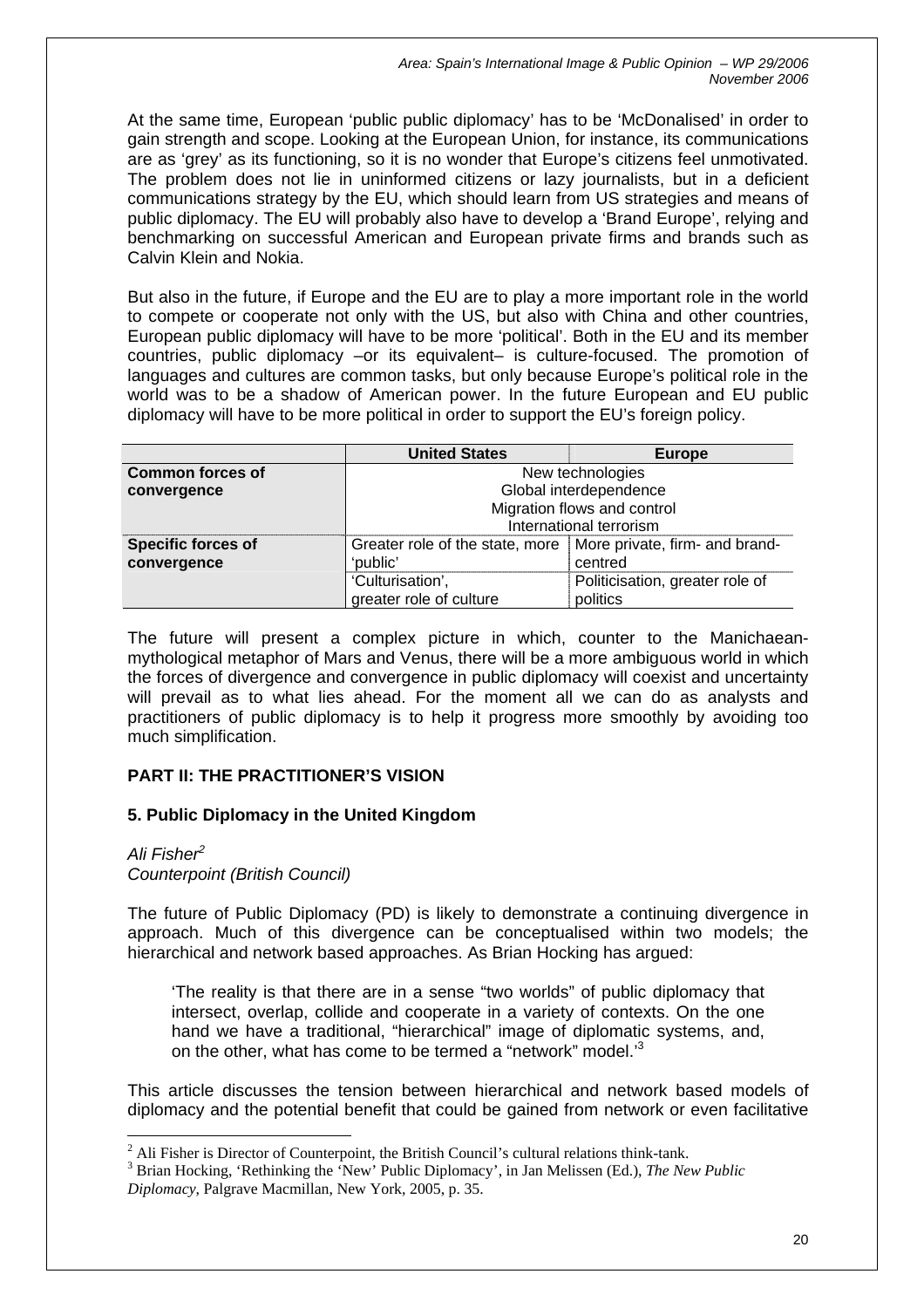approaches to PD. Through the example of the work of the British Council, the potential development of PD towards a network-based model can be analysed, along with the potential for this approach to exist within the hierarchically conceived UK PD structure.

'Work aiming to inform and engage individuals and organisations overseas, in order to improve understanding of and influence for the United Kingdom in a manner consistent with governmental medium and long term goals.<sup>4</sup> The Carter Report's definition of Public Diplomacy, December 2005.

Lord Carter used this definition of Public Diplomacy in his review of the PD system in the UK. In doing so he added to the plethora of definitions already available from academic and diplomatic perspectives.<sup>[5](#page-21-1)</sup> Within this definition, '(t)he word "organisations"', as Alan Henrikson has noted, 'could include, of course, foreign official-governmental organisations too, but the emphasis would clearly seem to be on forming *societal* connections and gaining direct influence, for Britain, on target audiences *as wholes*'.[6](#page-21-2) Alan Henrikson argues that this neither privileges nor recognises 'in explicit terms the intergovernmental or "diplomatic" relationship that in most cases are considered to be the authoritative and controlling ones of the international legal order, or the interstate system'.<sup>[7](#page-21-3)</sup> This resonates with the observation by Jan Melissen that 'the interlocutors of today's foreign service officers are not necessarily their counterparts, but a wide variety of people that are either involved in diplomatic activity or are at the receiving end of international politics'.<sup>[8](#page-21-4)</sup> Furthermore, 'one can observe converging interests among states and NGOs – actors that previously looked at one another with suspicion and as competitors'.<sup>[9](#page-21-5)</sup> This provides the potential for UK PD to focus attention on a wider variety of groups than the traditional, elite focused diplomacy.

While the scope for UK PD is conceived in broad terms, the production of these operations is conducted, according to the Carter Report, 'in a manner consistent with governmental medium and long term goals'.[10](#page-21-6) This creates a hierarchical conception of the UK PD system. Brian Hocking has described the hierarchical approach as one in which 'the foreign ministry and the national diplomatic system over which it presides act as gatekeepers, monitoring interactions between domestic and international policy

*http://www.state.gov/r/us/2005/49967.htm*, accessed 23 October 2006.

<span id="page-21-0"></span><sup>4</sup> Lord Carter of Coles, *Public Diplomacy Review*, December 2005, *http://www.britishcouncil.org/homeabout-us-governance-funding.htm.* Hereafter referred to as the Carter Report. Also quoted in *Public Diplomacy Board: Terms of Reference*, at

*http://www.fco.gov.uk/servlet/Front?pagename=OpenMarket/Xcelerate/ShowPage&c=Page&cid=1035898*

<span id="page-21-1"></span>*<sup>725758</sup>*. 5 See, for example, Karen Hughes, Nominee for Under Secretary for Public Diplomacy and Public Affairs, testimony at confirmation hearing before the Senate Foreign Relations Committee, Washington, DC: The mission of public diplomacy is to engage, inform, and help others understand our policies, actions and values – but I am mindful that before we seek to be understood, we must first work to understand',

<sup>&#</sup>x27;(T)he process by which direct relations with people in a country are pursued to advance the interests and extend the values of those being represented' is the definition provided by Paul Sharp, 'Revolutionary States, Outlaw Regimes and the Techniques of Public Diplomacy', in Jan Melissen (Ed.), *The New Public Diplomacy*, Palgrave Macmillan, New York, 2005 p. 106.

<span id="page-21-2"></span>Alan Henrikson, 'What Can Public Diplomacy Achieve?', *Clingendael Discussion Papers in Diplomacy*, Issue  $104$ ,  $2006$  p.  $10$  (emphasis in original text).

<span id="page-21-3"></span>Alan Henrikson, 'What Can Public Diplomacy Achieve?', *Clingendael Discussion Papers in Diplomacy*, Issue 104, 2006, p. 10. 8

<span id="page-21-4"></span><sup>&</sup>lt;sup>8</sup> Jan Melissen, 'The New Public Diplomacy: Between Theory and Practise', in Jan Melissen (Ed.), *The New Public Diplomacy*, Palgrave Macmillan, New York, 2005, p. 5.

<span id="page-21-5"></span><sup>&</sup>lt;sup>9</sup> Jan Melissen, 'The New Public Diplomacy: Between Theory and Practise', In Jan Melissen (Ed.), *The New Public Diplomacy*, Palgrave Macmillan, New York, 2005, p. 12.

<span id="page-21-6"></span><sup>&</sup>lt;sup>10</sup> Carter Report.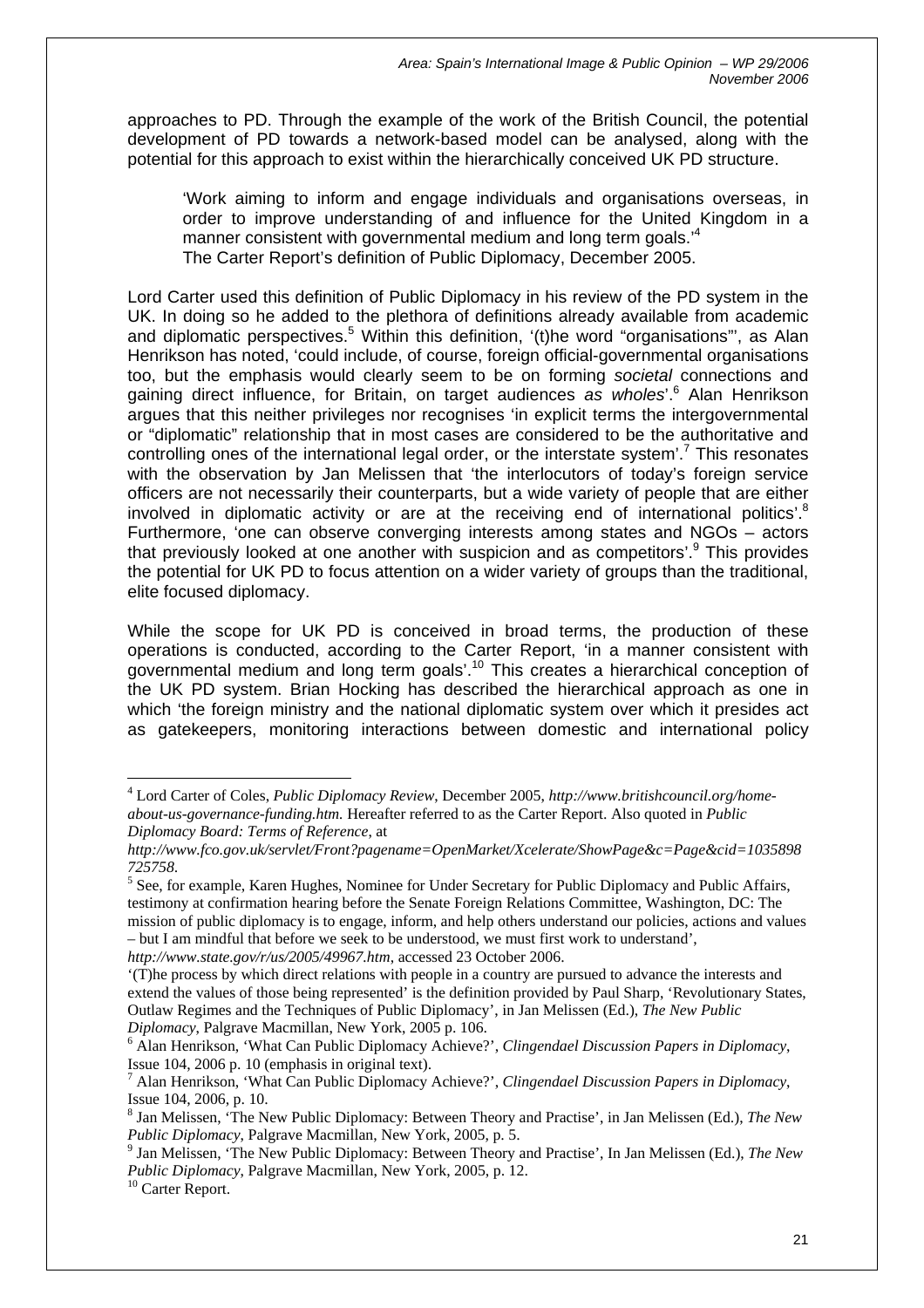environments and funnelling information between them.<sup>11</sup> In the UK, priorities and objectives for public diplomacy are conceived by the UK Government and are intended to be disseminated through the structure and organisations within the PD system.

The physical form of this hierarchical conception can be seen through the PD structure that was created following the Carter Report.

> International Strategic Priorities Public Diplomacy Board

Foreign & Commonwealth Office (FCO), British Council, BBC World Service

International Strategic Priorities (ISP) are set by the UK Government. The current White papers *Active Diplomacy for a Changing World: The UK's International Priorities* was published in March 2006.<sup>12</sup> Once the ISP have been set, Public Diplomacy Board has the role of considering these priorities to 'ensure stronger leadership, strategic direction and ministerial accountability' within the UK PD structure. The hierarchical nature of this structure is emphasised by the Public Diplomacy Board's terms of reference which state that the aim of the Public Diplomacy Board is to improve public diplomacy effectiveness by:

- Setting the strategic direction of UK public diplomacy.
- Monitoring and evaluating the outcomes.
- Making recommendations on resource allocation.<sup>[13](#page-22-2)</sup>

The Board is chaired by the Foreign Office Minister of State responsible for Public Diplomacy. As set out in the terms of reference, the board members:

'include senior representatives of the Foreign and Commonwealth Office, British Council and BBC World Service (with observer status in view of the BBCWS' editorial independence) with operational understanding of, and responsibility for, the delivery of public diplomacy'.<sup>[14](#page-22-3)</sup>

The specific objectives of the board include agreeing 'geographical priorities, target audiences, priority themes' and ensuring 'that each partner allocates resources to those priority areas<sup>'.15</sup> As a result, the organisational structure adheres closely to the hierarchical model of diplomacy.

While Public Diplomacy strategy stems from a hierarchical structure, through the ISP and Public Diplomacy Board, this does not preclude current and future approaches that utilise the benefits that can be gained from network based PD in the UK. In contrast to the hierarchical model, Brian Hocking has argued that 'the network model provides a

<span id="page-22-0"></span><sup>&</sup>lt;sup>11</sup> Brian Hocking, 'Rethinking the "New" Public Diplomacy', in Jan Melissen (Ed.), *The* 

<span id="page-22-1"></span>*New Public Diplomacy*, Palgrave Macmillan, New York, 2005, p. 35-36.<br><sup>12</sup> See *Active Diplomacy for a Changing World: The UK's International Priorities*, White Paper , 28 March 2006,

*http://www.fco.gov.uk/servlet/Front?pagename=OpenMarket/Xcelerate/ShowPage&c=Page&cid=1007029*

<span id="page-22-2"></span>*<sup>394997.</sup>* <sup>13</sup> *Public Diplomacy Board: Terms of Reference,* 

*http://www.fco.gov.uk/servlet/Front?pagename=OpenMarket/Xcelerate/ShowPage&c=Page&cid=1035898*

<span id="page-22-3"></span>*<sup>725758</sup>*. 14 *Public Diplomacy Board Terms of Reference.* <sup>15</sup> *Public Diplomacy Board Terms of Reference.*

<span id="page-22-4"></span>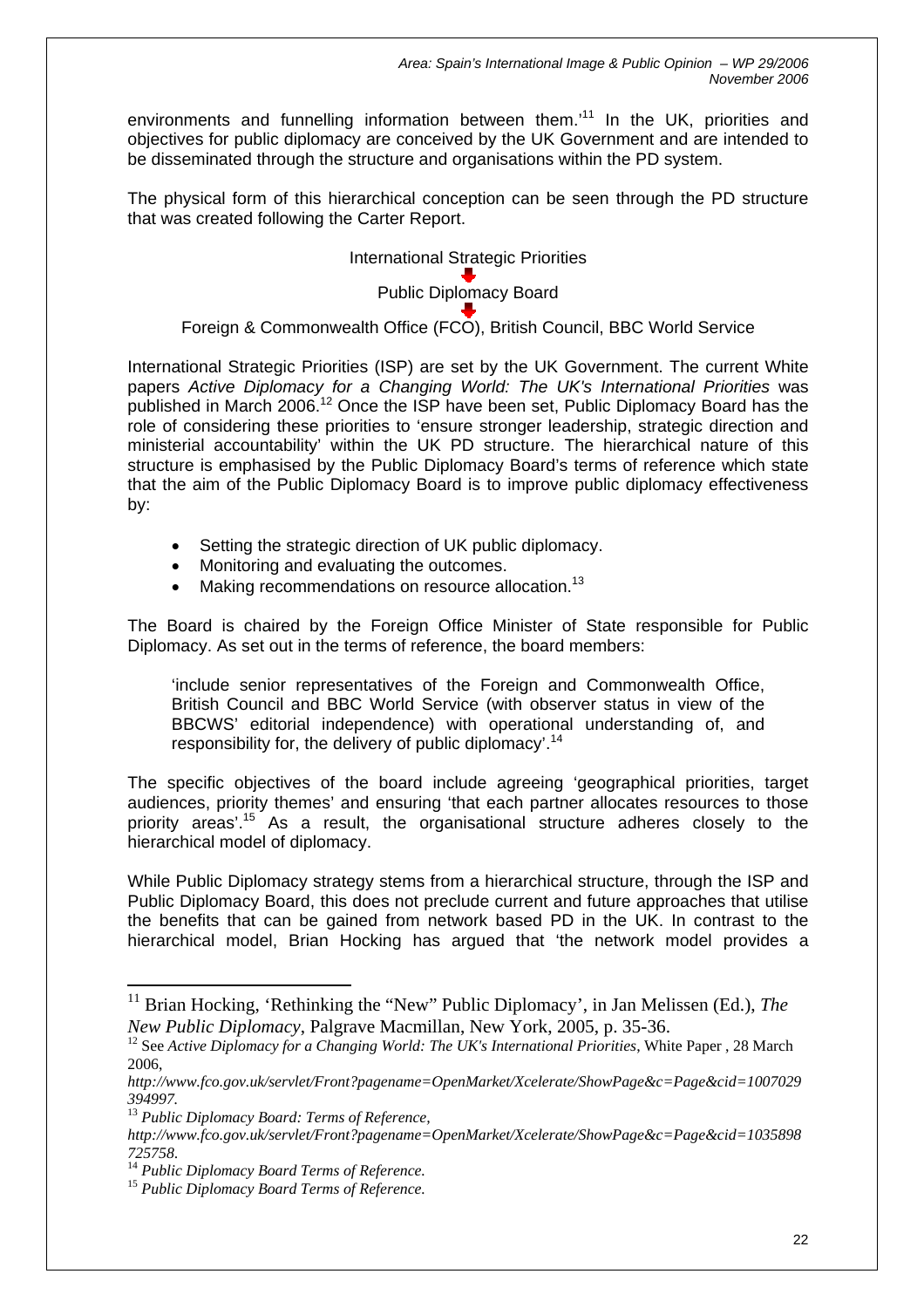fundamentally different picture of how diplomacy works in the twenty-first century'.[16](#page-23-0) Arguments for greater use of the network model focus on the recognition that '(m)odern public diplomacy is a "two-way street", even though the diplomat practising it will of course always have his own country's interests and foreign policy goals in mind'.<sup>17</sup> In the conception of the interaction between post-modern states, produced by Shaun Riordan, diplomacy 'must deal with the complex, multi-layered network of relations'.[18](#page-23-2) This requires a conceptual shift from the emphasis on a 'top-down processes' that has been reflected 'in post-11 September 2001 writings' about public diplomacy, 'especially those coming out of the United States'.[19](#page-23-3) However, the network model does remove the need for setting priorities. While Laurie Wilson makes a valid point that:

'it is important for practitioners to devote some time to identifying and building relationships, or they will forever be caught in the reactive mode of addressing immediate problems with no long-term vision or coordination of strategic efforts. It is like being trapped in a leaky boat: If you spend all your time bailing and none of it rowing, you will never get to shore.<sup>'[20](#page-23-4)</sup>

Within the network model, defining objectives are still important, in parallel with identifying relationships, as it is vital to be sure toward which shore you are rowing.

Part of the conceptual shift towards a network based model requires interaction and engagement in a non-hierarchical manner which develops initiatives that are potentially beneficial to all participants. While it is possible to have a network in which there exist dominant participants, symmetrical relationships in which all participants are valued beyond their ability to transmit a pre-determined message, have the potential to multiply the impact of an initiative. This interdependence clearly carries certain risks, but also engages participant groups with an initiative to a greater extent than traditional or hierarchically conceived influence multipliers.

This conception of the network model incorporates concepts such as Robert Cooper's emphasis on the importance of 'openness and transnational cooperation' within PD.<sup>21</sup> The creation of genuine cross-border cooperation between civil societies and governmental organisations provides the means for greater influence and greater engagement toward the pursuit of common objectives. As Jan Melissen notes,

'Public diplomacy above all thrives in highly interdependent regions and between countries that are linked by multiple transnational relationships and therefore a substantial degree of "interconnectedness" between their civil societies<sup>' [22](#page-23-6)</sup>

<span id="page-23-2"></span><sup>18</sup> Shaun Riordan, *The New Diplomacy*, Policy Press, Cambridge, 2003, p. 130.

<span id="page-23-0"></span><sup>16</sup> Jan Melissen, ' The New Public Diplomacy: Between Theory and Practise', in Jan Melissen (Ed.), *The* 

<span id="page-23-1"></span>*New Public Diplomacy*, Palgrave Macmillan, New York, 2005, p. 18.<br><sup>17</sup> Jan Melissen, ' The New Public Diplomacy: Between Theory and Practise', in Jan Melissen (Ed.), *The New Public Diplomacy*, Palgrave Macmillan, New Yor

<span id="page-23-3"></span><sup>&</sup>lt;sup>19</sup> Brian Hocking, 'Rethinking the "New" Public Diplomacy', in Jan Melissen (Ed.), *The New Public Diplomacy*. Palgrave Macmillan. New York. 2005. p. 36.

<span id="page-23-4"></span><sup>&</sup>lt;sup>20</sup> Laurie J Wilson, 'Strategic Cooperative Communities: A Synthesis of Strategic, Issue-Management, and Relationship-Building Approaches in Public Relations', in Hugh M Culbertson and Ni Chen (Eds.),

<span id="page-23-5"></span>*International Public Relations: A Comparative Analysis*, Lawrence Erlbaum, Mahwah, NJ, 1996, p. 78. <sup>21</sup> Robert Cooper, *The Breaking of Nations: Order and Chaos in the Twenty-First Century*, Atlantic Books, London, 2003, p. 76.

<span id="page-23-6"></span><sup>22</sup> Jan Melissen, 'The New Public Diplomacy: Between Theory and Practise', in Jan Melissen (Ed.), *The New Public Diplomacy*, Palgrave Macmillan, New York, 2005 p. 10.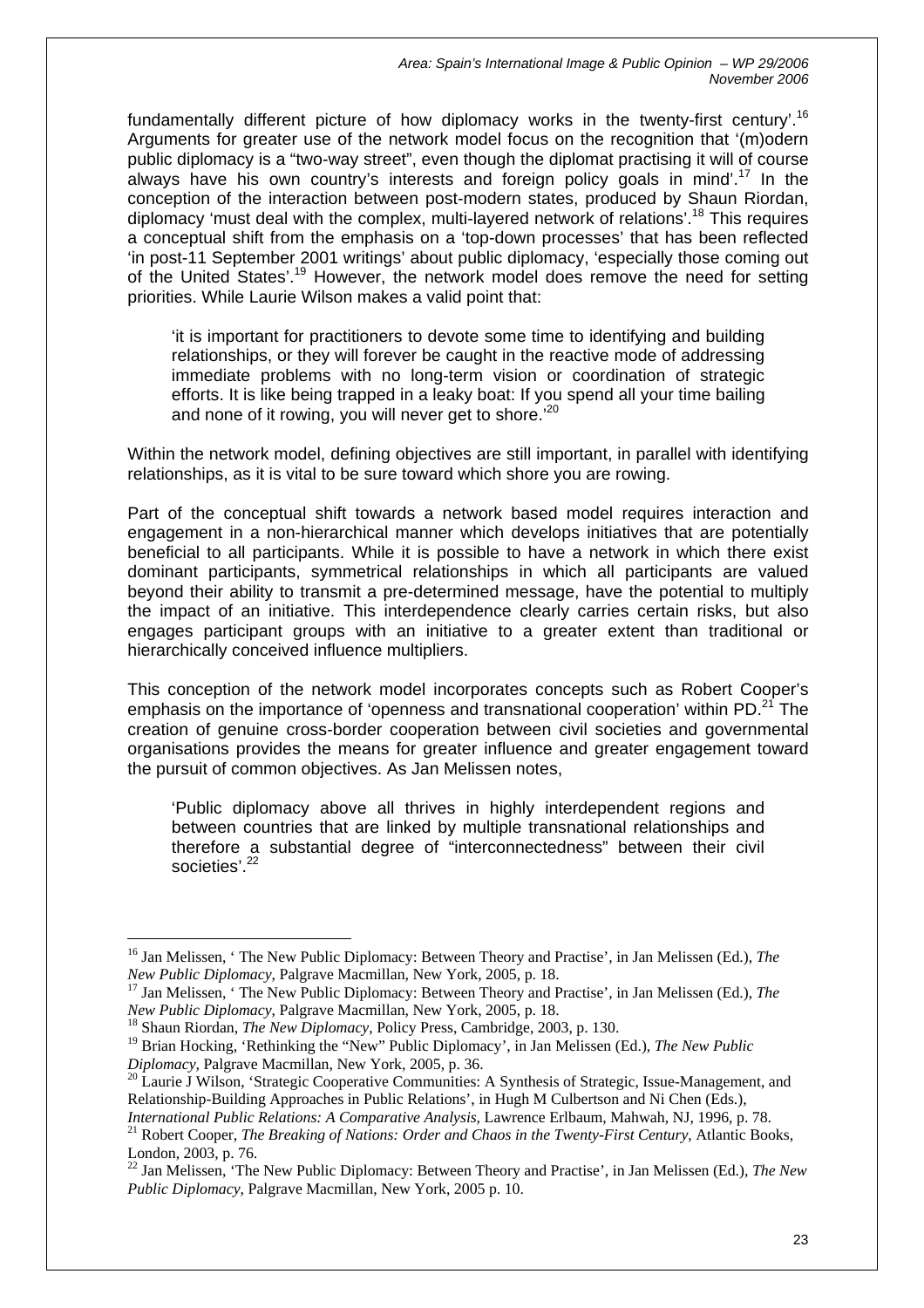As such, a network model that is more than a bilateral mechanism for the dissemination of a particular agenda can benefit from engagement with participants from various civil societies, each contributing to common, beneficial outcomes.

The attempt to produce symmetry and the 'degree of interconnectedness' are vital markers of the genuine network-based model. Such methodology should not be confused with the use of networks of contacts for the dissemination of a particular agenda. In this case, while arguable still a network, contacts are acting as gatekeepers to a particular audience or transmitters of a pre-determined message. This can be seen in the use of networks of contacts in covert operations. Whether these were the CIA funded operations of the Cold War era or the contemporary discussions about the use of 'black' propaganda by the Pentagon both seek to exploit the appearance of independence to gain an audience for the dissemination of a government defined message. $^{23}$  The plans for the Office of Strategic Influence, with the help of the Rendon Group, demonstrate this hierarchical approach to using a network.[24](#page-24-1) A similar approach, according to the *New York Times*, has been pursued by the Lincoln Group who 'paid newspapers from \$40 to \$2,000 to run the articles as news articles' without the publications disclosing 'that the articles were generated by the military'.<sup>25</sup> This approach was taken because, according to Col. James Treadwell, 'We don't want somebody to look at the product and see the US government and tune out'. This is a direct hierarchical approach to disseminate a message through a network. As Col. Jack N. Summe, then the commander of the Fourth Psychological Operations Group said: 'We call our stuff information and the enemy's propaganda'.[26](#page-24-3)

These programmes may be successful in the short term, but the credibility of the network tends to be lost when the source of the covert support becomes known. Furthermore, the message or values which were being promoted may also lose credibility within the target audience. For example, as the *New York Times* reported, *Azzaman*, an Iraqi daily newspaper, ran an editorial in which it complained that 'that the paid propaganda campaign was an American government effort "to humiliate the independent national press"<sup>.  $27$ </sup> The extent to which opinion will engage with stories planted by the US Military, rather than the resistance from sections of the Iraqi press, is hard to judge. However, it is clear that this type of approach to a network is not only hierarchical in conception, but contains significant long-term risks in the pursuit of often short-term and occasionally fairly limited gains.

<span id="page-24-0"></span><sup>23</sup> W.S. Lucas, *Freedom's War: The American Crusade Against the Soviet Union*, New York University Press, New York, 1999; H. Laville, *Cold War Women: The International Activities of American Women's Organisations*, Manchester University Press, Manchester, 2002; F. Stonor Saunders, *Who Paid the Piper?: The CIA and the Cultural Cold War*, Granta Books, London, 1999; G. Scott-Smith, *The Politics of Apolitical Culture: The Congress for Cultural Freedom, the CIA, and Post-War American Hegemony*, Routledge, London, 2002; H. Wilford, *The CIA, the British Left, and the Cold War: Calling the Tune?*, Frank Cass, London, 2003; see also W.S. Lucas, 'Campaigns of Truth: The Psychological Strategy Board and American Ideology, 1951-1953', *International History Review*, May 1996, p. 279-298.<br><sup>24</sup> James Dao and Eric Schmitt, 'A Nation Challenged: Hearts and Minds; Pentagon Readies Efforts to Sway

<span id="page-24-1"></span>Sentiment Abroad', *New York Times*, 19 February 2002.<br><sup>25</sup> Jeff Gerth, 'Military's Information War is Vast and Often Secretive', *New York Times*, 11 December,

<span id="page-24-2"></span>

<sup>2005. 26</sup> *Ibid.*

<span id="page-24-4"></span><span id="page-24-3"></span><sup>27</sup> *Ibid.*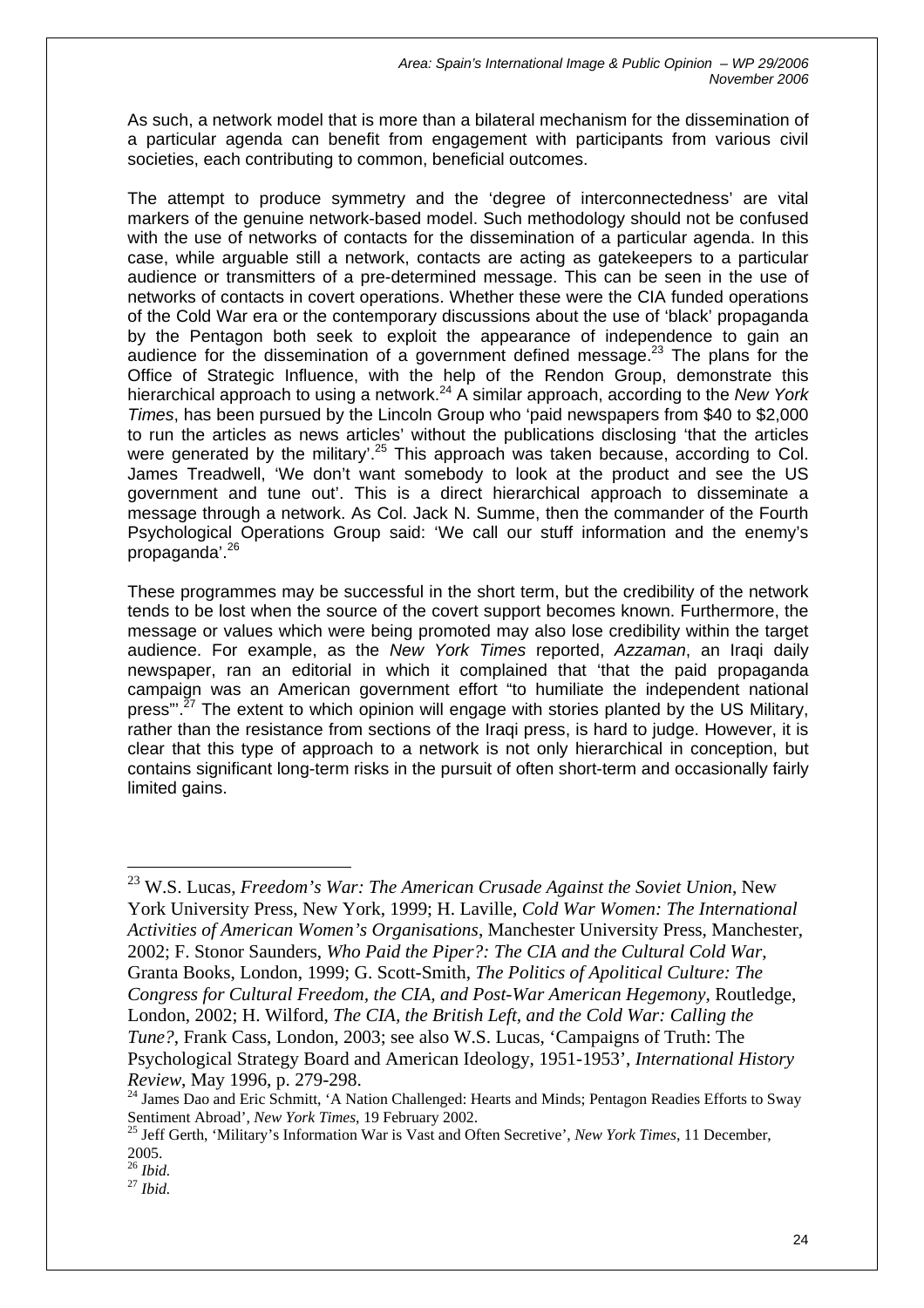Networks that are hierarchical in conception are not limited to the covert sphere. Overt public diplomacy can also use a network for a hierarchical purpose. This point is illustrated by Alvin Snyder's description of Fox News as 'Public Diplomacy's 10,000 pound Gorilla' and is further exemplified by plans outlined by Karen Hughes for, as the *Washington Post described, 'improving world opinion of the United States'.<sup>28</sup> This concept* of public diplomacy included an attempt to 'forward-deploy regional SWAT teams' and 'create a rapid response unit… at the State Department'. Karen Hughes intended the rapid response unit 'to monitor media and help us more aggressively respond to rumours, inaccuracies, and hate speech whenever – wherever they are engaged in around the world'.<sup>29</sup> These operations may rely on a network, but such a network is for dissemination, rather than engagement and the pursuit of genuinely shared goals.

In overt hierarchically conceived networks, engagement with other potential perspectives happens prior to transmission. This is a form of internal negotiation which is intended to make the message more palatable for the recipient rather than making representatives of the target audience part of the developmental process. This approach is similar to the expression of brand values within different cultures described by Simon Anholt.<sup>30</sup> Simon Anholt and Karen Hughes have both emphasised the need to know the audience and the importance of responding differently in different cultures. However, this is still a system that provides policy and image makers with feedback from the field. As important as this type of input is to policy making, it still remains a discussion about targeting an audience rather than the creation of a network and symmetrical relationship that engages target groups in a genuine dialogue. This process of dialogue is evident in the approach taken by the British Council to the development of relationships as part of UK Public Diplomacy.

Working within the hierarchical conception of the UK PD structure, the British Council has sought to develop a genuinely network based approach. This approach is highlighted in the statement of purpose; 'to build mutually beneficial relationships between the UK and other countries and to increase appreciation of the UK's creative ideas and achievements'.<sup>31</sup> While the increase in perception of the UK retains elements of a hierarchical approach, the focus on mutual benefit from relationships enables the British Council to work toward common goals. Mutual benefit stems from the identification of potential projects in which other groups can engage for their own benefit, rather than from benefit which is gained through merely being a conduit for the prescribed message of a dominant collaborator.

Projects based on mutual benefit are in line with the need to develop greater 'openness and transnational cooperation' in Robert Cooper's phrase.<sup>32</sup> This is also organised within the context of 'highly interdependent regions… multiple transnational relationships… and a substantial degree of 'interconnectedness' between their civil societies', as described by

*http://www.britishcouncil.org/home-about-us-purpose-and-values.htm*.

<span id="page-25-0"></span><sup>28</sup> Alvin Snyder, 'Public Diplomacy's 10,000 pound Gorilla', *Public Diplomacy Blog*, 4 August 2006, USC Center on Public Diplomacy,

*http://uscpublicdiplomacy.com/index.php/newsroom/pdblog\_detail/060804\_public\_diplomacys\_10000\_poun d\_gorilla\_its\_everywhere/*, accessed 27 October 2006.

<span id="page-25-1"></span> $29$  Comments by Karen Hughes at Loy Henderson Auditorium, Washington, DC, 8 September 2005; see *Remarks With Under Secretary for Public Diplomacy and Public Affairs Karen Hughes at Town Hall for Public Diplomacy, http://www.state.gov/secretary/rm/2005/52748.htm, accessed 27 October 2006.*<br><sup>30</sup> Simon Anholt, *Another One Bites the Grass, Wiley & Sons, New York, 2001.*<br><sup>31</sup> British Council Corporate Plan 2006-2008,

<span id="page-25-2"></span>

<span id="page-25-3"></span>*<sup>2010.</sup>htm*, accessed 31 October 2006. See also the British Council's 'Purpose and Values' at

<span id="page-25-4"></span><sup>32</sup> Robert Cooper, *The Breaking of Nations: Order and Chaos in the Twenty-First Century*, Atlantic Books, London, 2003, p. 76.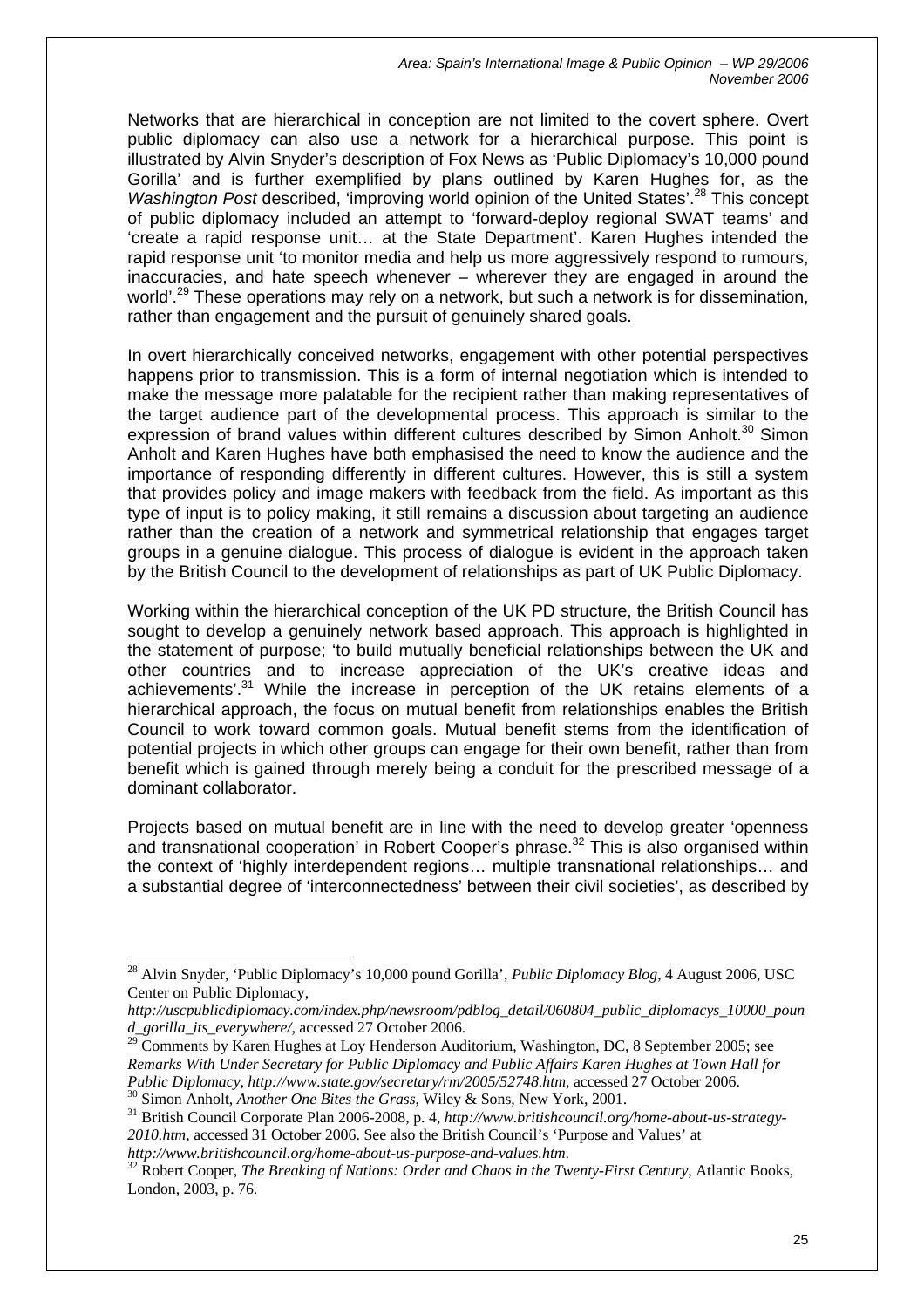Jan Melissen.<sup>33</sup> In the vein of interconnectedness and transnational cooperation, the British Council has organised its 'overseas networks into 13 regions, each headed by a regional director based on the "hub" office for the region'.<sup>34</sup> As a result, the 'business unit of the British Council is now the overseas region rather than the individual country'.<sup>35</sup> This organisation provides the British Council with the ability to work and coordinate programmes at a transnational level.

The work on a transnational level is important to promote interaction between civil societies in various countries. However, it is still vital that the various communities and countries within the transnational region consider the project to be of particular significance to their specific needs. The network based approach in which participants seek mutual benefit through dialogue ensures that a programme maintains relevance to the various local groups engaged within a transnational project. This can be achieved through the creation of 'global networks for the free exchange of ideas' identified as one of the challenges within the British Council Strategy 2010 and is particularly evident in 'The Network Effect' organised in Northern and Central Europe.<sup>36</sup> 'The Network Effect is a venture set up by the British Council to create and nurture networks between the next generation of European leaders' through providing a forum for engagement between governmental and civil society representatives of various nationalities. $37$  In addition, 'Connecting Futures' is intended 'to build mutual understanding, learning and respect between young people from different cultural backgrounds in the UK and other countries' and is focused on 15 to 25 year olds. $38$  In both examples the project promotes a network rather than the dissemination of a specific prescribed message.

The importance of a symmetrical approach to the creation of a network is evident in the production of *British Muslims: Media Guide*. This involved the creation of relationships with representatives of numerous groups. The preface to the book carries the message that 'the Muslim organisations that are involved in the project, and the British Council, all felt to be central':

'that we need to understand each other better, to dispel as much as we possibly can the fog of false assumptions, both innocent and malicious, which hang over relationships between 'mainstream Britain' and its Muslim minorities'.<sup>39</sup>

The preface also notes; 'Mutual knowledge and friendship has paid dividends in a book that neither of us could have published, in this form, without the other'.<sup>40</sup> This statement not only provides evidence of the existence of the symmetrical nature of the relationship but demonstrates the potency of this approach. These projects fit into British Council strategy and may be seen to match certain International Strategic Priorities, but they are

<span id="page-26-0"></span><sup>33</sup> Jan Melissen, 'The New Public Diplomacy: Between Theory and Practise', in Jan Melissen (Ed.), *The New* 

<span id="page-26-1"></span><sup>&</sup>lt;sup>34</sup> British Council Corporate Plan 2006-2008, p. 22, *http://www.britishcouncil.org/home-about-us-strategy-*2010.htm, accessed 31 October 2006. See also British Council Corporate Plan 2006-2008, Appendix C.<br><sup>35</sup> British Council Corporate Plan 2006-2008, p. 22.<br><sup>36</sup> British Council, *Strategy 2010; Making a World of Difference*,

<span id="page-26-3"></span><span id="page-26-2"></span>*about-us-strategy-2010.htm*. 37 British Council Slovikia, *http://www.britishcouncil.org/slovakia-society-bratislava-network-effect.htm*,

<span id="page-26-4"></span>

<span id="page-26-5"></span>accessed 30 October 2006.<br><sup>38</sup> See, for example, British Council Indonesia, *http://www.britishcouncil.org/indonesia-connecting-futures-*<br>page.htm.

<span id="page-26-6"></span>*page*.htm. 39 Martin Rose and Anas Al-Shaikh Ali, 'Preface', in Ehsan Masood, *British Muslims: Media Guide*, British Council, 2006, *http://www.counterpoint-online.org/cgi-bin/item.cgi?id=615*.

<span id="page-26-7"></span><sup>40</sup> Martin Rose Rose and Anas Al-Shaikh Ali, 'Preface', in Ehsan Masood, *British Muslims: Media Guide*, British Council, 2006, *http://www.counterpoint-online.org/cgi-bin/item.cgi?id=615*.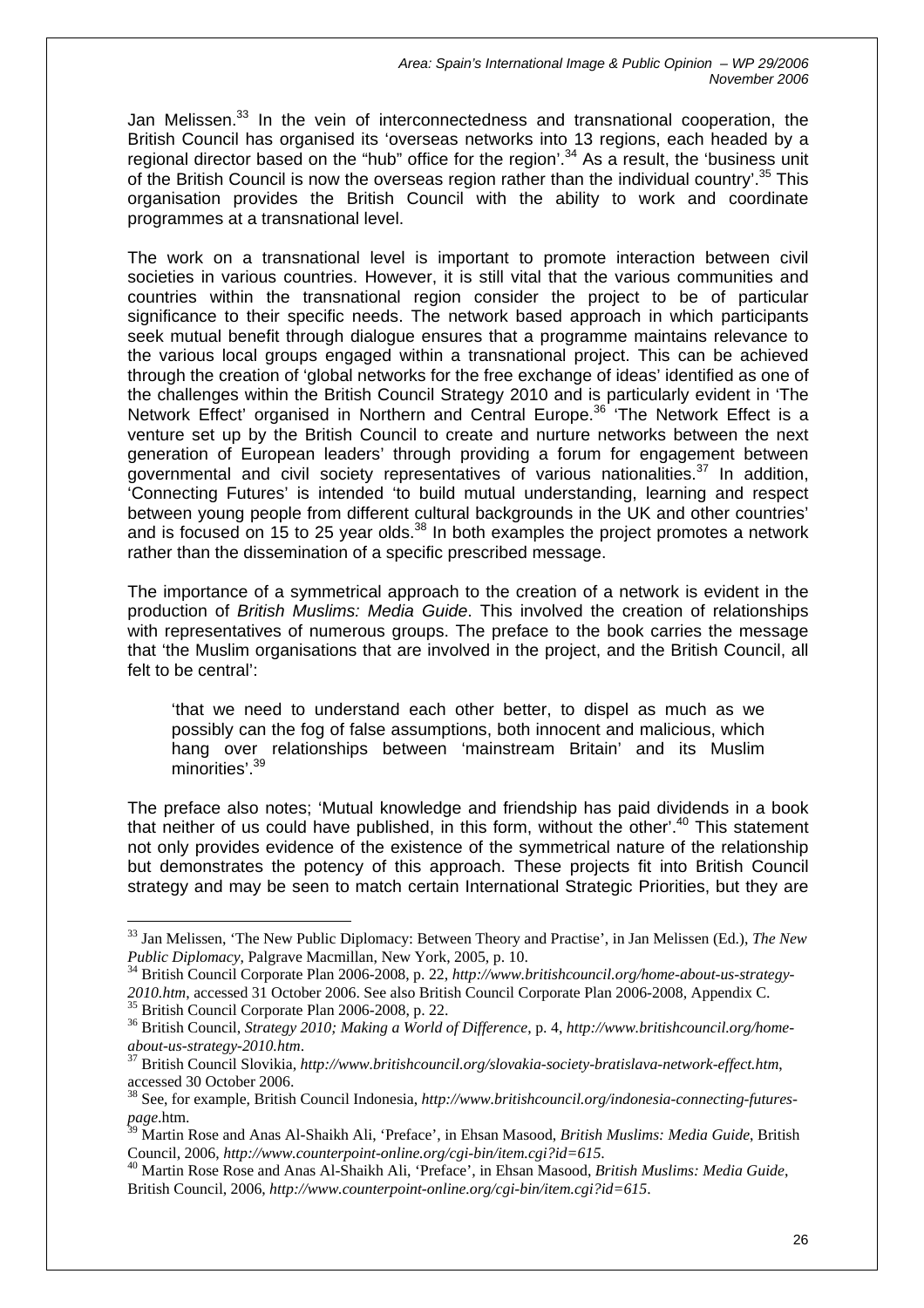not based on the dissemination of a particular message to an audience, but an engagement with participants. This distinction is important to the participants, the success of the project, and the analysis of a network based future of public diplomacy.

The analysis of a network based system through certain means of measurement or valorisation of projects presents an opportunity to assess the success of network based PD but also creates a potential barrier to their application. The question, which is central to the application of Public Diplomacy as well as its assessment is: what is PD for? If the answer is to promote the country; to draw a direct link between the programme and a change in perception of the country, it is easier to make an argument for a hierarchical approach as this conceives the primary objective of PD as the dissemination of a particular perspective, image or brand. However, if the answer is to change behaviour within the target audience, a more effective argument can be made for an engagement with groups through a network, on the basis of mutual benefit. The future of diplomacy therefore, is not merely a question of which approach to take but also how the impact of that approach will be assessed.

Despite the potential power of a network based approach, Alan Henrikson has argued:

'it should be recognised that, nowadays, the burden of proof is on those who would maintain more loosely associated, more pluralistic, and more segmented approaches to governmental communication with other societies, for that would mean a public diplomacy that is less overtly 'purposeful', in a goal-oriented sense. The dominant trend clearly is in favour of integration, or tighter coordination.<sup>'[41](#page-27-0)</sup>

However, despite the burden of proof being on the network based public diplomacy it still offers an alternative future to a prescriptive and strictly hierarchical approach. Current metaphor imagines a conversation, with speaking and listening roles. However, the future development of public diplomacy may be conducted outside a bilateral conception of the direct conversation metaphor.

If PD develops in the direction of a network model the future may be one of facilitative operations, rather than bilateral engagement. This would require a further conceptual shift beyond engaging in projects for mutual benefit, to facilitating for the benefit of other participants. The benefit for the other participants would become the primary goal, with the facilitating State furthering its PD goals through enabling others to achieve their objectives. Developments toward a facilitative approach have already been evident through 'niche diplomacy' in which countries, usually with limited physical and cultural capital, have concentrated 'resources in specific areas best able to generate returns worth having, rather than trying to cover the field'.<sup>42</sup> Countries using a niche diplomacy strategy,

'even if not considered "middle powers" in terms of military or other basic strength or in terms of international rank, they can sometimes play significant roles as intermediaries, as key providers of assistance, or in other precise ways'.<sup>43</sup>

<span id="page-27-0"></span><sup>41</sup> Alan Henrikson, 'What Can Public Diplomacy Achieve?', *Clingendael Discussion Papers in Diplomacy*, Issue 104, 2006 p. 7. 42 Gareth Evans and Bruce Grant, *Australia's Foreign Relations in the World of the 1990s*, Melbourne

<span id="page-27-1"></span>University Press, Melbourne, 1991, p. 323, quoted by Alan Henrikson, 'Niche Diplomacy in the Public Arena: Canada and Norway', in Jan Melissen (Ed.), *The New Public Diplomacy*, Palgrave Macmillan, New York, 2005, p. 67.

<span id="page-27-2"></span><sup>43</sup> Alan Henrikson, 'Niche Diplomacy in the Public Arena: Canada and Norway', in Jan Melissen (Ed.), *The New Public Diplomacy*, Palgrave Macmillan, New York, 2005, p. 67.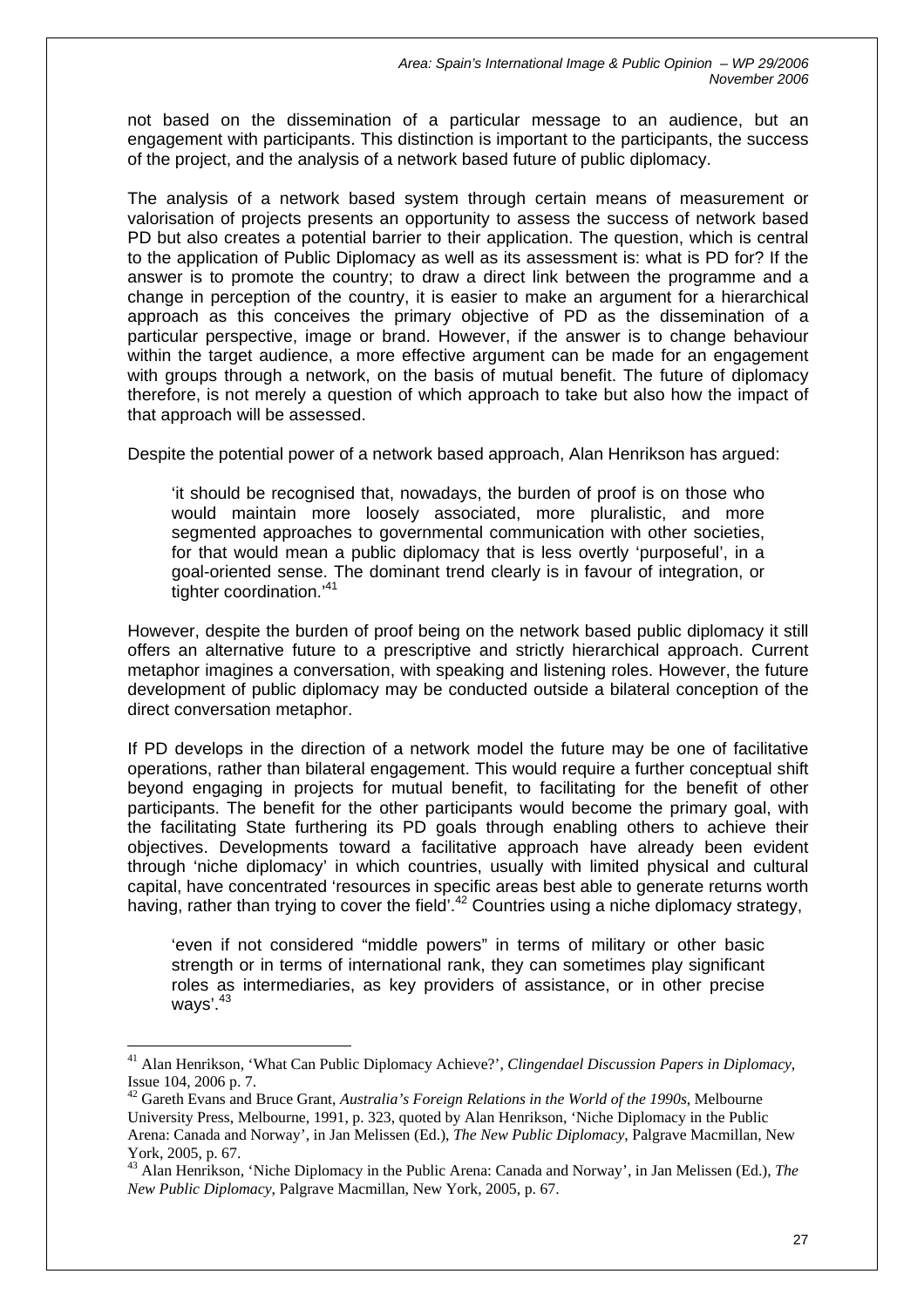In these cases, the ability to facilitate provides influence greater than that gained from the projection of a hierarchically conceived message. Mark Leonard has noted a twofold benefit in which Norway gains from its facilitative role in peace and conflict prevention.

'Firstly, it does allow Norway to gain a general profile it might not already have which is beneficial to the country in broad terms. More specifically though, Norway's reputation in conflict resolution ensures that it is regarded as relevant in multilateral forums, and by other important international players, and this affords it influence on the issue.<sup>44</sup>

While this approach has largely been adopted by the countries that could not exert influence directly, this strategy could potentially be used by almost any country. As Alan Henrikson has noted, currently 'the difference is that great powers, unlike small or middle-sized countries, lack either the necessity or the incentive to do so'.<sup>45</sup>

If the future development of PD follows the conceptual shift required for a genuinely network-based model, States currently using a hierarchical approach may find benefit in pursing facilitative diplomacy. As the nature of the new PD shifts; as the actions of participants are reconceptualised, perhaps into what Shaun Riordan refers to as the 'diplomacy of post-modern states'; as pressure grows to develop new and innovative methods of engaging in PD; even powers which previously considered niche diplomacy the preserve of the smaller state, may come to view facilitation as a useful form of public diplomacy.<sup>46</sup> This method, as an extension of a network conception, would have the potential to achieve pre-identified government goals, just as a network model can. However, it would do so outside the bilateral, a conceptual shift which is required for any genuine application of the network model, but which, in the case of facilitative diplomacy, is beyond symmetry to the realisation that the fulfilment of the goals of another group can also have a positive effect for the facilitating country.

In conclusion, while there will be many factors that influence the development of PD with each actor influence toward subtly different conclusions, five points are likely to impact on most discussions of the future of Public Diplomacy. First, the current dichotomy between hierarchical and network approaches to PD will continue, despite the areas of overlap between the two models. Second, whether PD is better conducted through a bilateral or multilateral approach. Third, whether the purpose of PD is to directly changing the impression of a country within the target audience or change the behaviour of that audience. Fourth, how the impact of PD will be measured as this has the potential to alter which programmes will be deemed appropriate and how the dispersal of resources will be prioritised. Finally, the extent to which countries adopting a network model will focus on mutual benefit or a facilitative approach to PD will depend on the immediacy with which a country wants measurable results from their Public Diplomacy. While the approach which each country takes to these five points of tension will differ, Jan Melissen's observation about the future of PD will remain valid; 'The new public diplomacy moves away from –to put it crudely– peddling information to foreigners and keeping the foreign press at bay, towards engaging with foreign audiences'[.47](#page-28-3)

<span id="page-28-1"></span><span id="page-28-0"></span>

<sup>&</sup>lt;sup>44</sup> Mark Leonard, *Public Diplomacy*, Foreign Policy Centre, 2002, p. 170.<br><sup>45</sup> Alan Henrikson, 'Niche Diplomacy in the Public Arena: Canada and Norway', in Jan Melissen (Ed.), *The New Public Diplomacy*, Palgrave Macmill

<span id="page-28-2"></span><sup>&</sup>lt;sup>46</sup> Shaun Riordan, *The New Diplomacy*, Policy Press, Cambridge, 2003, p. 130.

<span id="page-28-3"></span><sup>47</sup> Jan Melissen, 'The New Public Diplomacy: Between Theory and Practise', in Jan Melissen (Ed.), *The New Public Diplomacy*, Palgrave Macmillan, New York, 2005, p. 14.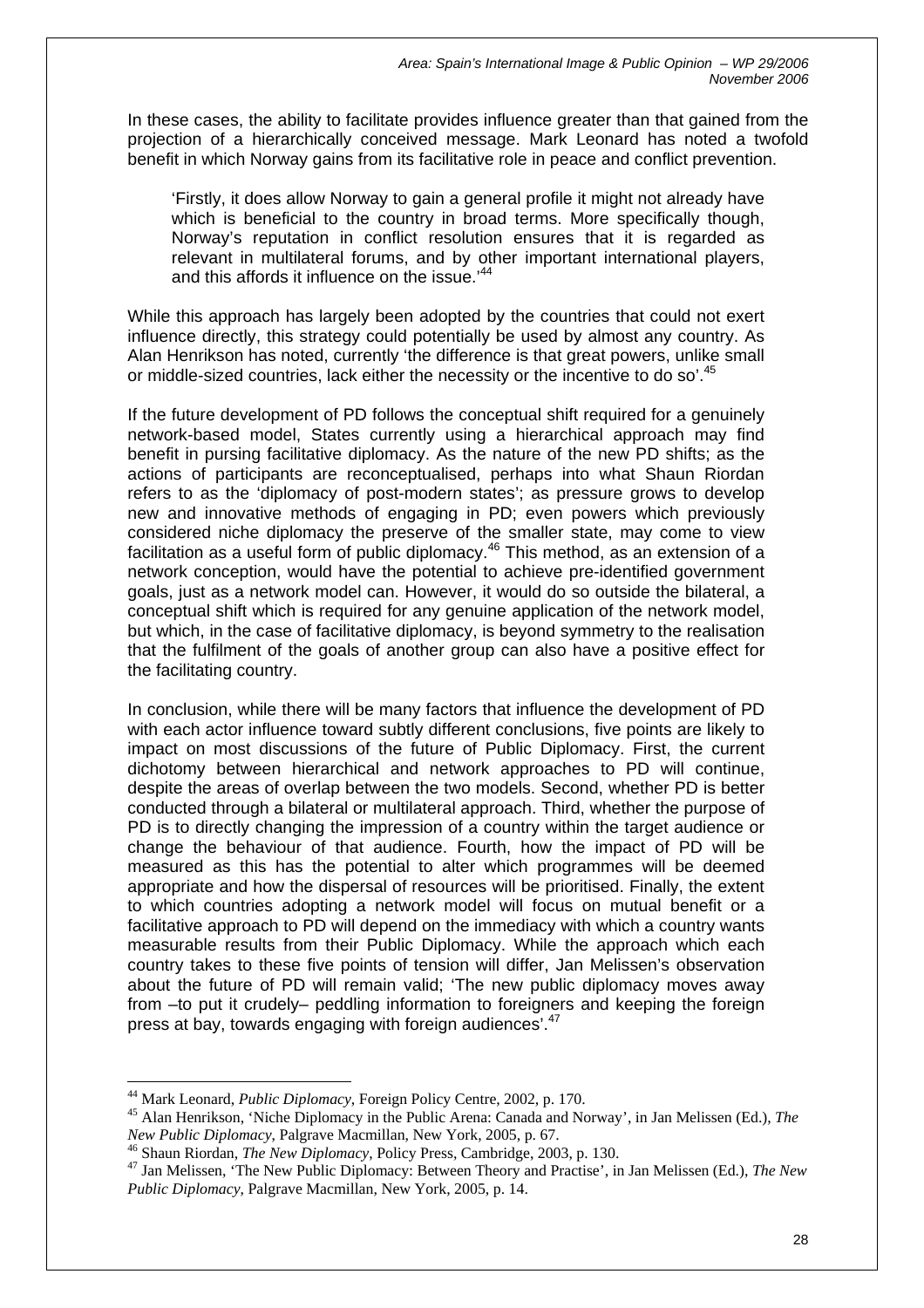## **6. German Public Diplomacy**

#### *Rainer Schlageter*

#### *Director of General Communication, Public Diplomacy and the Media, German Ministry of*  **Foreign Affairs**

Over the past decade the *framework* for Public Diplomacy has dramatically changed. In a global media and information society, in which billions of people world-wide witness events in real time via the electronic media, states are competing more than ever for markets, investment, tourists, value systems, and political influence. So is Germany. Whether it is in the dialogue with Islamic societies, in competition for global markets, in the discussion on the further development of the European Union and the United Nations, Germany has to mark out its position. We want to explain to foreign audiences our values, our democratic system, our social market economy, our human rights concept. And we want to anchor Germany in the minds of people as a partner for solutions to problems, now and in the future.

For many states Public Diplomacy has become an increasingly important tool in the 'toolbox' of foreign policy in pursuance of their interests. As the name proposes, it is primarily addressed to the publics of other states. It is very much about winning minds *and* hearts of people. And it is very much about convincing foreign audiences and increasing the attractiveness of a country. Modern Public Diplomacy –in our understanding of the term– also includes the *reputation management* of a state. We are convinced that a modern, strategic and coordinated Public Diplomacy can -in the long term- enrich and strengthen Germany's reputation abroad. And in this context one has to be aware that a positive reputation and true credibility are closely linked.

In the past, public diplomacy was almost exclusively geared at multipliers, or influential personalities. Today, a wider public has to –and also can– be addressed: The electronic media, be it television, radio or above all the Internet, not only strongly influence the image of countries, they also make it possible to reach larger target groups in an individual and even tailor-made way while keeping the costs at a reasonable level. Consequently target groups today include the traditional elite and decision-makers in politics, in the economy/business and in the cultural sphere, *but also the broader public*, above all the *younger generations*.

We follow a double effect strategy: Germany's Public Diplomacy covers and communicates domestic and foreign policy matters, explains decisions and intentions in German politics and thus creates or enhances the understanding of the political realities of today's Germany. This is the intended short-term effect. Our Public Diplomacy also aims at a presentation of Germany beyond the political matters. To this end we explain and promote Germany as a business location, as a rewarding place for study and research, a land of traditional and modern culture, a place with a high quality of life, a country of innovation) with the aim of making the country more attractive to partners, investors, consumers and tourists. This is the intended long-term effect.

We define and communicate the identity of Germany in three dimensions: The statepolitical-social dimension, the technological and economic dimension and the emotional and artistic dimension. Thematically these three dimensions range from the democratic traditions of the federal Germany to its international commitment on environmental protection, its contributions to crisis prevention/crisis management including respective missions to the outstanding infrastructure of Germany as a productive and stable location for business and research right at the heart of the industrialised world's largest internal market, to the various landscapes in the 16 'Bundeslander', to the cosmopolitan and attractive cities and to the internationally renowned German art scene.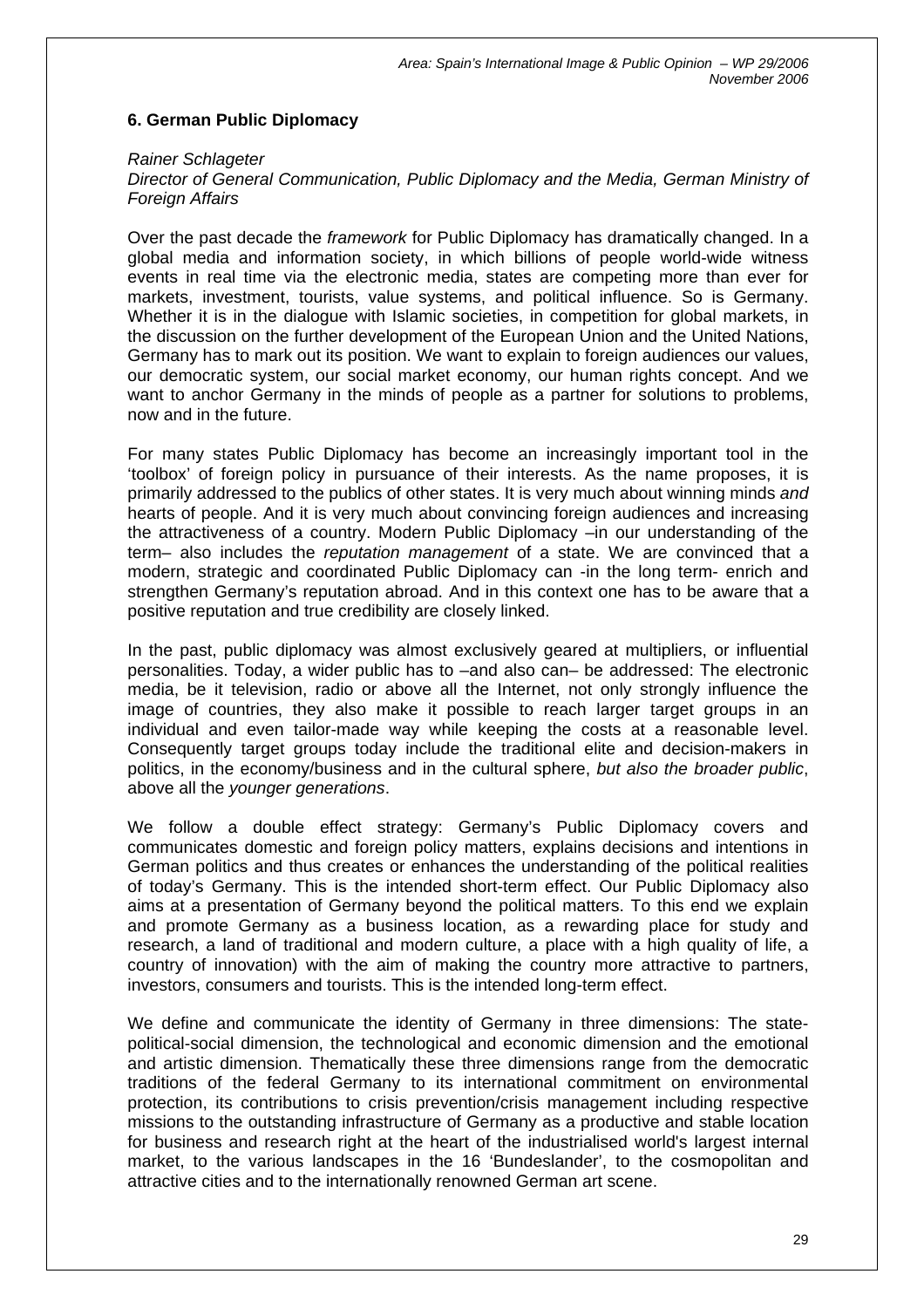Such a Public Diplomacy approach cannot be implemented by the Foreign Office alone. It does require sustainable communication strategies that are *closely coordinated* between the Foreign Office and other ministries and orchestrated with the intermediary organisations, cultural institutes (Goethe Institut), foundations, business and other associations (Chambers of Commerce) as well as German multinational companies. To a large extent we are talking about *Public private partnerships* which are already today a decisive tool in public diplomacy. Networks and joint action clearly have a deeper impact than individual measures. In this process the Foreign Office has taken the lead as initiator and coordinator at home and the embassies and consulates-general have done so in their respective countries. Embassies and consulates-general (and more and more the honorary consuls) are very important in achieving the short term and the long term effects. It is obvious that they must be best equipped with information from home and have the means to implement adequate measures.

Back to the network: a basic understanding between the partners about the major communication themes is indispensable. There is consensus on the following core topics for German Public Diplomacy in the years to come:

- Germany's role for the further development of the European Union.
- Germany's contributions for preventing respectively solving political, economic and ecological crises globally.
- Germany's commitment to combating racism and anti-Semitism.
- Germany as an economic power and business location.
- Germany and its research landscape as well as its innovation in social, technological and economic spheres.
- Germany as a home of modern and popular art and music, design and fashion.

In order to be successful, today's public diplomacy has to go beyond traditional 'one-waystreet' information work: It should be a *dialogue* and a steady discussion with the goal to establish a *long-term relationship* with foreign audiences and in particular with the leadership from all fields of society. This gives new relevance to partners for public diplomacy. Especially in the field of dialogue and discussion, semi-state and nongovernmental actors play an increasingly pivotal role in public diplomacy. They are valuable and credible partners in achieving many of our goals. To mention just one example: frequently used tools in German public diplomacy are conferences and meetings of foreign journalists with German colleagues on topical issues. While the Foreign Office finances or co-finances these events, they are regularly organised by institutions like think tanks or private foundations. The same is true for our visitors programme, by which about 1,200 foreign guests are given the opportunity to visit Germany.

Public Diplomacy can make a substantial difference if it is devised in a *long-term* manner and if it *enjoys credibility*. This demands persistence. Targets will only be reached if communication is coherent and consistent via many channels over long periods of time conducted by many players using all media. Public Diplomacy must be tailored to regional needs and the information requirements of the local addressees. If it is not carefully customised, it cannot work. Prior to every project, clear answers have to be given to questions such as target group, communication objectives and instruments. Public Diplomacy also must have a clear vision and structure. This means planning all steps from the outset as a package solution including accompanying measures, the use of thirdparty projects and follow-up measures such as alumni directories and newsletters.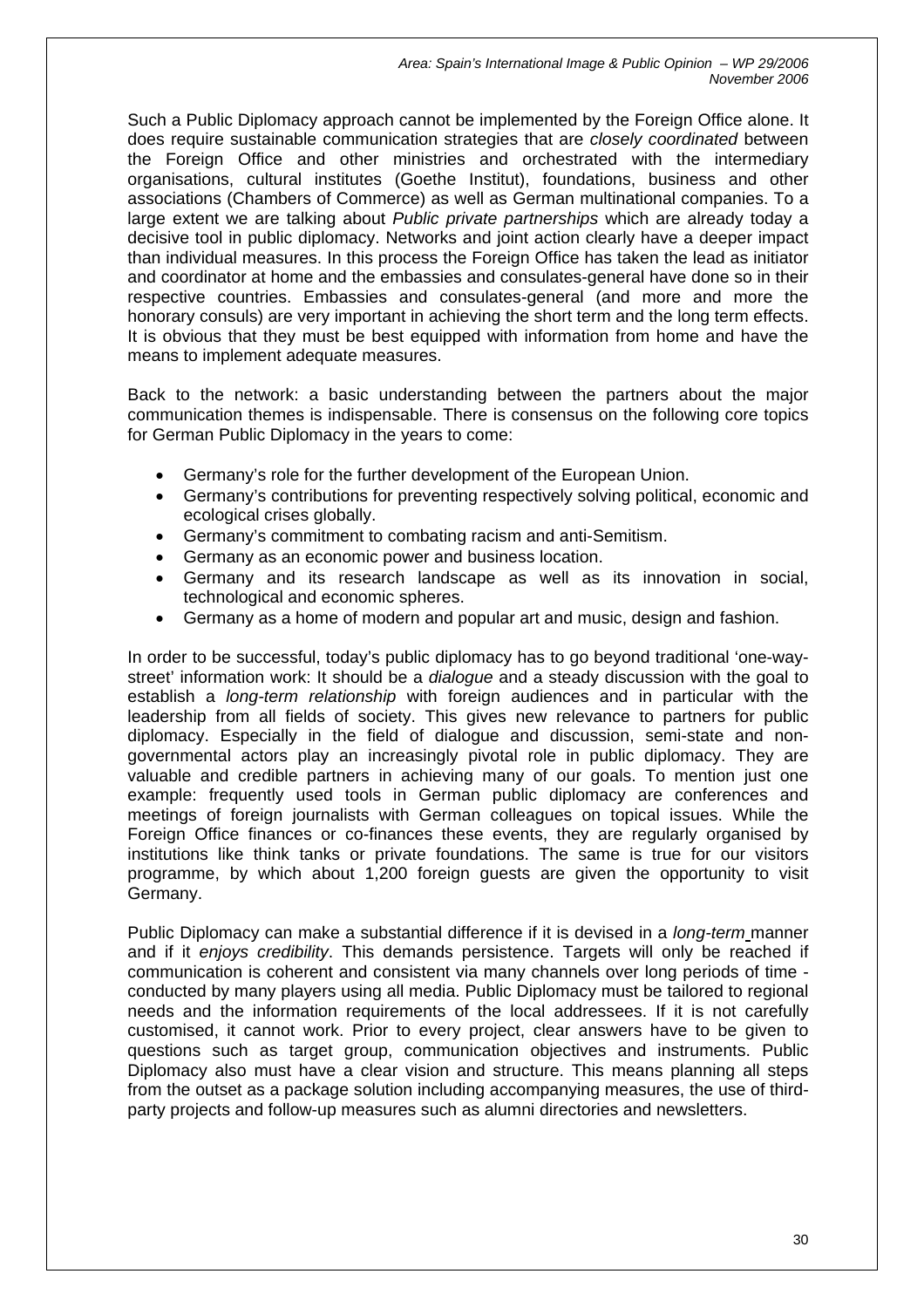When we talk about widening the perception of a country, about introducing new elements in the image of a country we have a good and successful example with 2006 Soccer World Cup in Germany. As all of you know the slogan was 'A time to make friends'. This was chosen due to the observation that Germany and the Germans enjoy quite a good reputation on so-called hard facts like being reliable, trustworthy and industrious. Yet, according to many opinion polls most people in the world don't believe that Germans can also be friendly, open-minded towards foreigners and able to celebrate. The joy at the matches during the World Cup, the public viewings and the atmosphere all over Germany proved the opposite. However, to be fair: it was the German people that created this atmosphere, the foreign media transported these images around the world –and the weather was nice–. To be serious, while we did a lot to professionally lay the ground for the positive atmosphere the success of the concept depended to a large degree on aspects beyond our control.

## **7. EU Public Diplomacy**

*Emma Basker European Commission* 

The European Commission as a whole is fully aware of the huge impact foreign publics' perceptions can have on our ability to achieve our foreign policy and domestic objectives. And Public Diplomacy is a subject very close to the hearts and minds of EU leaders such as Commissioner Ferrero-Waldner.

Think of the economic power of foreign investment or tourism and of the interconnectedness of energy or migration policy. Thanks to globalisation, information and images flash around the world in a matter of minutes, making world opinion as much of a foreign policy actor as any national government.

Of course, that does not just affect the EU. But given that the EU's power is primarily soft rather than hard, we perhaps have even more at stake in ensuring world public opinion is on our side. To prosper we must make sure we project a positive image of ourselves.

So let me make two points, first how we are doing at the moment, and second, how we could do better?

How are we doing? The EU is fortunate in starting with a positive rating in world opinion. In a recent BBC World Service survey of nearly 40,000 people in 33 nations across the globe, every country had a predominantly positive view of Europe. We are perceived as a force for good, thanks to our support for effective multilateral institutions, a rule-based international order and our status as the world's largest aid donor and largest contributor to the UN budget.

The EU has a great deal of attractive power, our achievement in creating and sustaining peace within our boundaries is recognised and admired around the world. In fact, the Chinese Ambassador in Brussels described the creation and success of the European project as 'one of those events which happen in the world only every four or five hundred years'!

Some of that positive feeling about Europe could be described as accidental, a result of our historic, cultural and social links with nations around the world.

But our public diplomacy activities –explaining to our international partners what the EU stands for and the values we promote– are also contributing.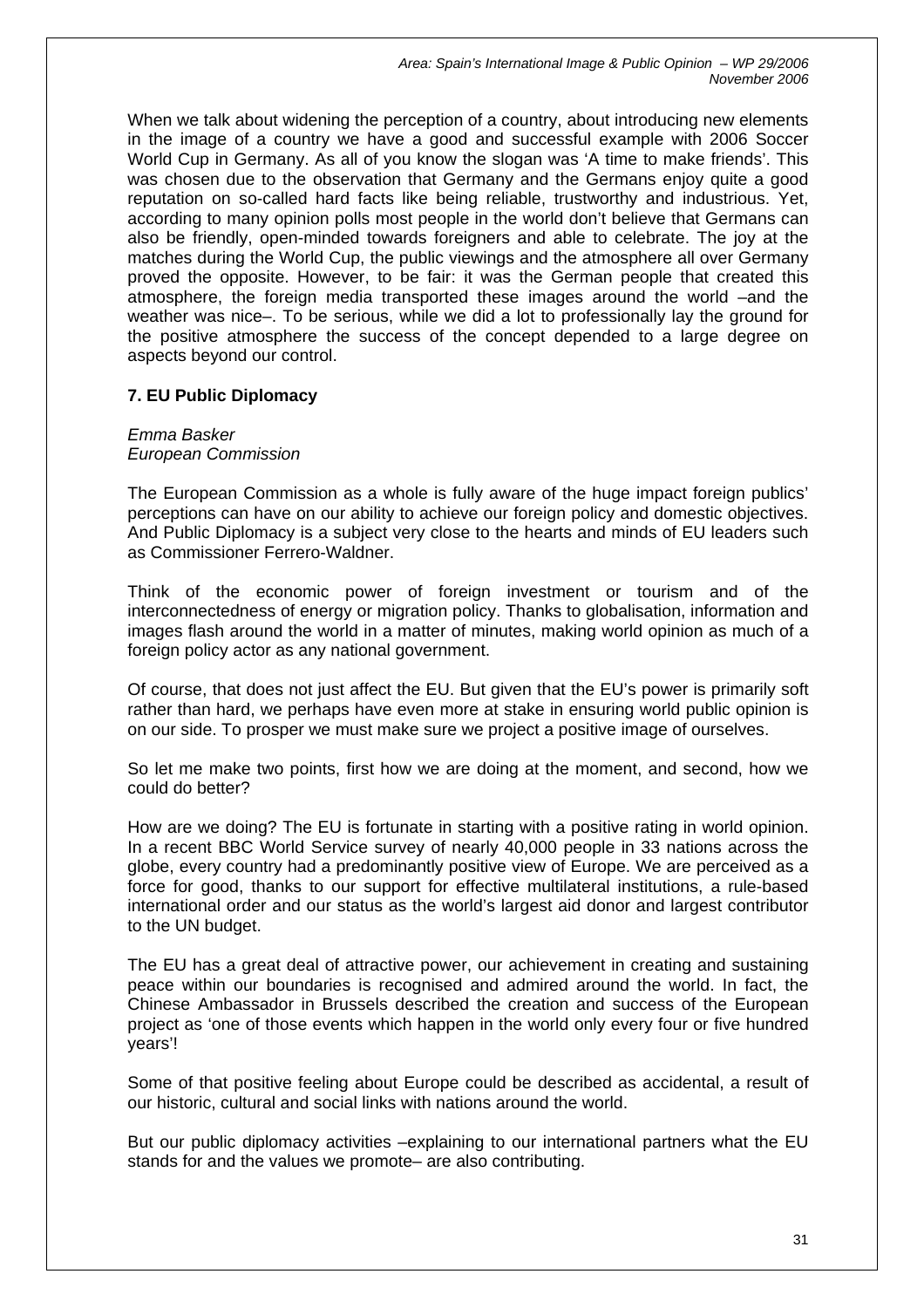We put great emphasis on communicating -through websites, publications, scholarship programmes like Erasmus mundus, journalists' visits and training, information days, radio and TV talk shows and outreach work in communities around the world–. We sponsor marathons, hold cultural and education fairs and food festivals. Only last month in New York Commissioner Ferrero-Waldner opened a European Culture Festival, which was a collaboration between several member states designed to boost Europe's profile as a dynamic and modern cultural player.

On a more prosaic level we require all our partners to acknowledge EU taxpayers' support and ensure the EU's logo is fully visible. In fact Commissioner Ferrero-Waldner has just signed an agreement with the UN and World Bank to clarify the visibility requirements, ensuring that our support gets the recognition it deserves.

We are continually searching for more innovative ways of getting the message across about what we stand for and what we are doing. For example, you may or may not be aware that Kotooshu, Japan's second highest-ranking sumo wrestler, is a Bulgarian. His rapid rise up the sumo rankings combined with, and I quote here, 'His slim body by sumo standards, his good-looking face and his shy and agreeable character', has made him one of the most famous faces of Europe in Japan. So the Commission delegation in Tokyo organised a competition to design a sumo ceremonial apron for him to symbolise the close relations between Japan and Europe. And the winning design was presented to Kotooshu by President Durão Barroso when he visited Japan earlier this year –to great media acclaim!–.

The Euromed region has also been at the forefront of our public diplomacy activities: there've been a wide range of TV talk shows tackling difficult issues, at least one of which has resulted in a marriage between two participants! And a new development which is airing in Israel shortly is a 'reality TV' style series called 'See You in My Place' which involves a job swap between Israelis and Europeans, including cooks, border policemen and teachers. It may not be 'Big Brother' but we are proud of our ability to experiment and reach out to as wide an audience as possible.

Other public diplomacy activities run by our delegations around the world, often in cooperation with EU member states' cultural agencies, include debating championships, quiz shows, jazz festivals and European film weeks.

But whilst the EU may have a generally positive image in the world, we have to admit that knowledge of our concrete policies and activities is often limited.

And we have not yet fully mastered the art of transforming that general level of good-will towards Europe, our 'soft power', into equivalent political influence on the world stage.

How can we do better? The foreign policy provisions of the EU's constitutional treaty would have helped by resolving some of the structural obstacles. It would certainly have made it easier for people around the world to identify Europe as a cohesive force.

But the treaty is not a prerequisite for improving our performance. All that's really essential is political will.

So the Commission has looked at what it can do, in the absence of institutional changes, to improve the coherence, effectiveness and visibility of the EU's external action. Back in June we adopted a 'concept paper' which marked a formal recognition that for the EU to play a more powerful role in the world, there needs to be greater public awareness of the EU and our activities. We need to project Europe appropriately and positively in the world.